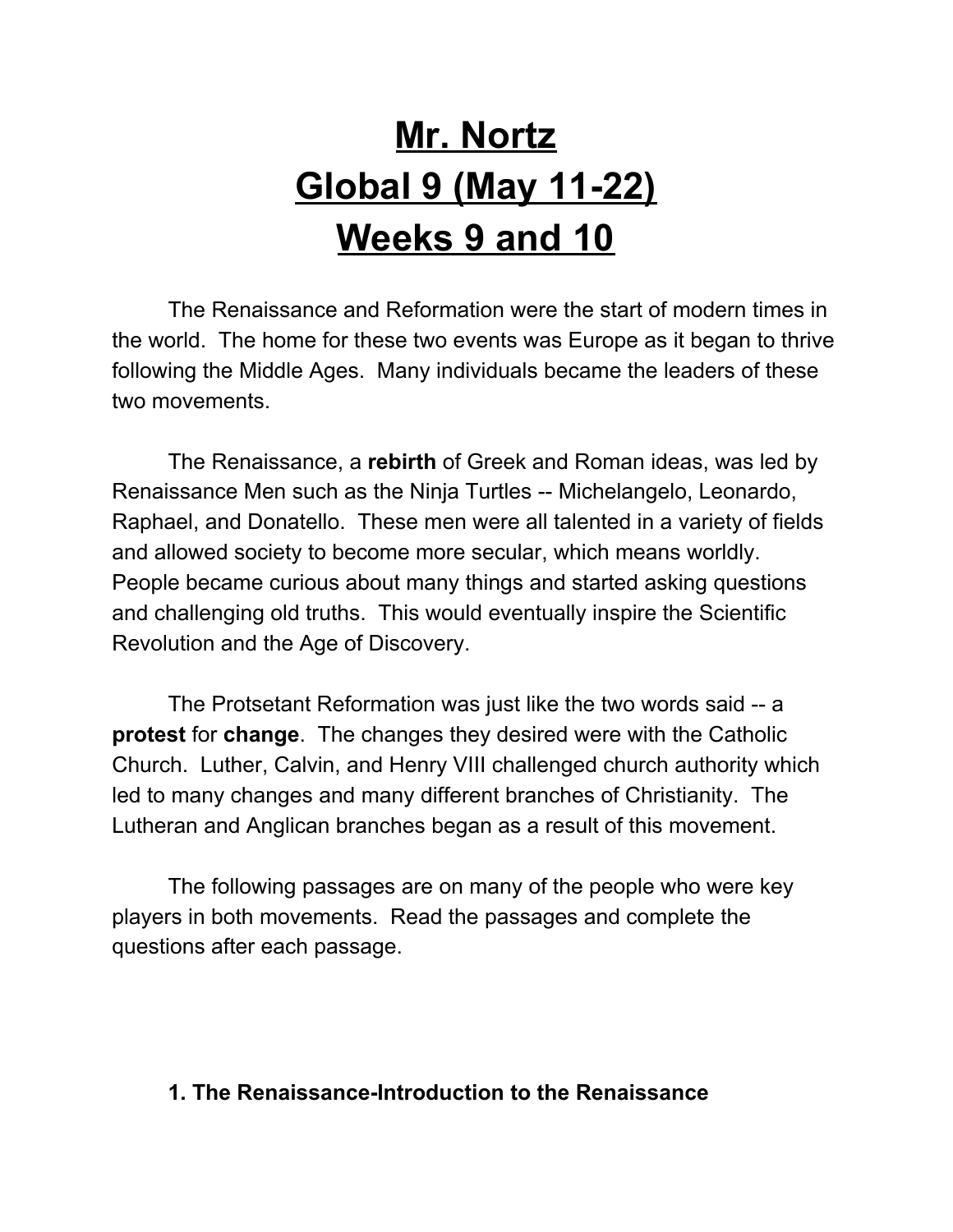Exciting changes started happening in Europe beginning around the 1400's. People woke up to the world around them. Art, literature, and philosophy came alive with new ideas. This time period, which ended about 1600, is known as the Renaissance. "Renaissance" comes from the Latin word meaning "rebirth." The Renaissance was the rebirth of learning in Europe after the Middle Ages. The Middle Ages began with the fall of the Roman Empire. Throughout the Middle Ages, the thoughts of very wise classical philosophers were lost and forgotten. The papacy controlled everything and wanted people to live righteously. They wanted people to think only about theology, or the study of God. Noblemen had to follow the Catholic Church or they would be excommunicated, or kicked out. Peasants were too tired with their daily toil to pursue any interests like art or writing. Neither people, nor their ideas, traveled very far because of constant warfare. People were not as curious about the world around them. This is why the Middle Ages is sometimes called the Dark Ages. During the Renaissance all of this changed. If the Middle Ages were dark, the Renaissance was the bright dawn of a new era. Scholars and teachers began to rediscover the old thoughts of the classical philosophers from Greece and Rome. Instead of just accepting everything the leaders of the church said, people wanted to experience and learn about the world for themselves. Ships began exploring different parts of the world. They brought back new goods to trade. People started to explore new thinking too. They realized that they didn't just have to study their religion. They could enjoy many things here on earth, too. They called their new philosophy humanism because it focused on humans, not just God. What follows is a list of Renaissance terms:

1. Classical philosophers- Greek and Roman wise men, such as Plato and Aristotle, who wrote about politics, nature, and human nature. 2. Papacy-a system of government where the pope, leader of the Catholic Church, controls all politics. 3 righteously-To live righteously is to live according to the rules and ideas of religion. 4 toil-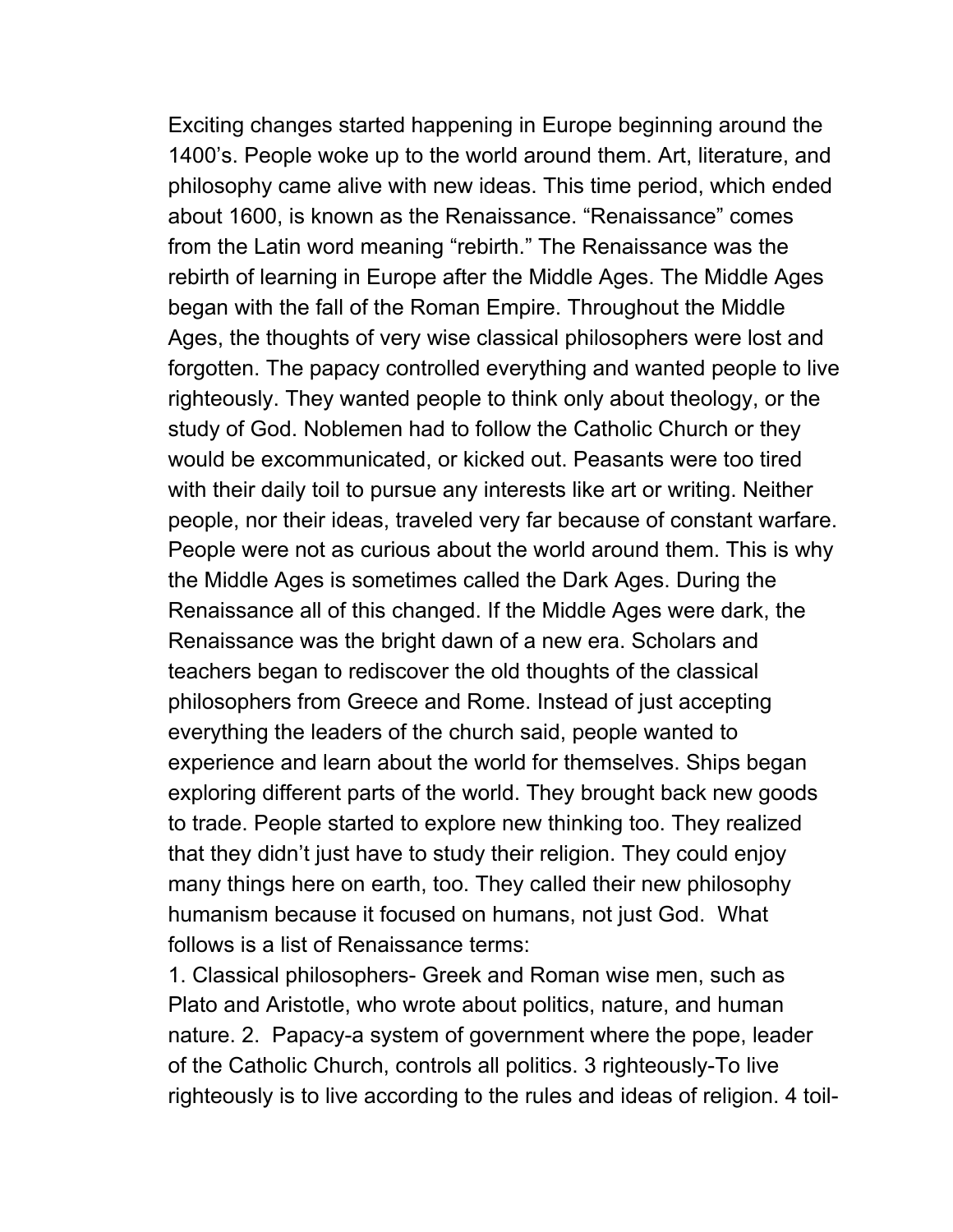any sort of really hard work. Toil used to be especially connected with farming and the land. 5 humanism- A philosophy that focuses on the brilliance and ability of the individual person.

The Renaissance movement got its start in Italy in the early 1300's. More and more ships began arriving from foreign places to Italy's many port cities. With them came goods to trade and many new ideas. Art, literature, thought and government began to blossom. Cities started to form. A new middle class of merchants grew from all the foreign trade. These middle class people had money and time to explore art and literature. They were not as stuck in the tradition of the church as the noblemen were, and they had more freedom than peasants. Eventually, these changes would spread to the rest of Europe's mainland. But first, they arrived in Italy — via the sea!

### **Questions: The Renaissance—Introduction to the Renaissance**

1. How did the ideas of the philosophers of ancient Greece and Rome get lost for so many years?

a. The philosophers went on a really long trip, and no one knew where they were.

b. The books of the philosophers were buried in a mystery cave, which no one could find.

c. No one could study the philosophers' ideas, so they lost their importance.

d. All the books were written in languages that no one understood.

2. According to the passage, why didn't people during the Middle Ages care that much about the world around them?

a. None of them had families, so their lives were pretty boring.

b. They didn't think this world mattered – they were only focused on what their lives would be like in heaven.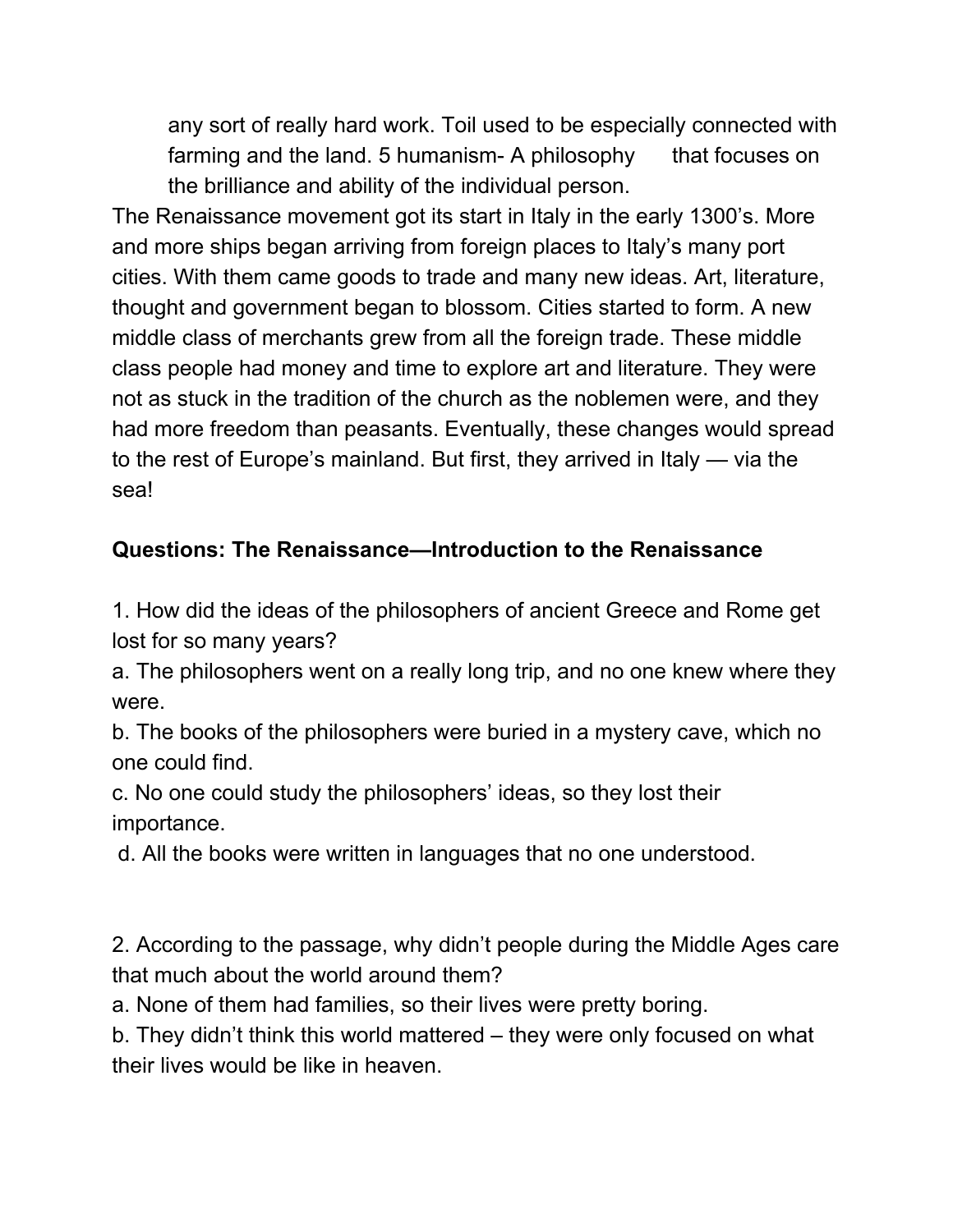c. Their brains weren't very developed, so they weren't really able to experience deep emotions about anything.

d. They all believed that what mattered most was what they learned from dreams while they were sleeping.

3. How were the people of the Renaissance different than those of the Middle Ages?

a. They were more interested in exploring the world around them.

- b. They tended to be better looking.
- c. They were all philosophers.
- d. They all became priests.

4. What caused the Renaissance to arrive in Italy first?

a. Italians tended to be less religious than other Europeans, even during the Middle Ages.

b. Most of the books by the ancient philosophers had been stored in a library in Italy, so Italians were the first to rediscover them.

c. Italy had fertile soil, so it was easy for ideas to blossom there, like flowers.

d. Italy had a lot of port cities, so new ideas sailed in from all over the world.

- 5. Why didn't peasants pursue art or literature during the middle ages?
- a. They were not interested. b. They were too poor.
- c. They were too tired from their work. d. They were lazy.

### 2. "**Leonardo da Vinci" Reading Comprehension**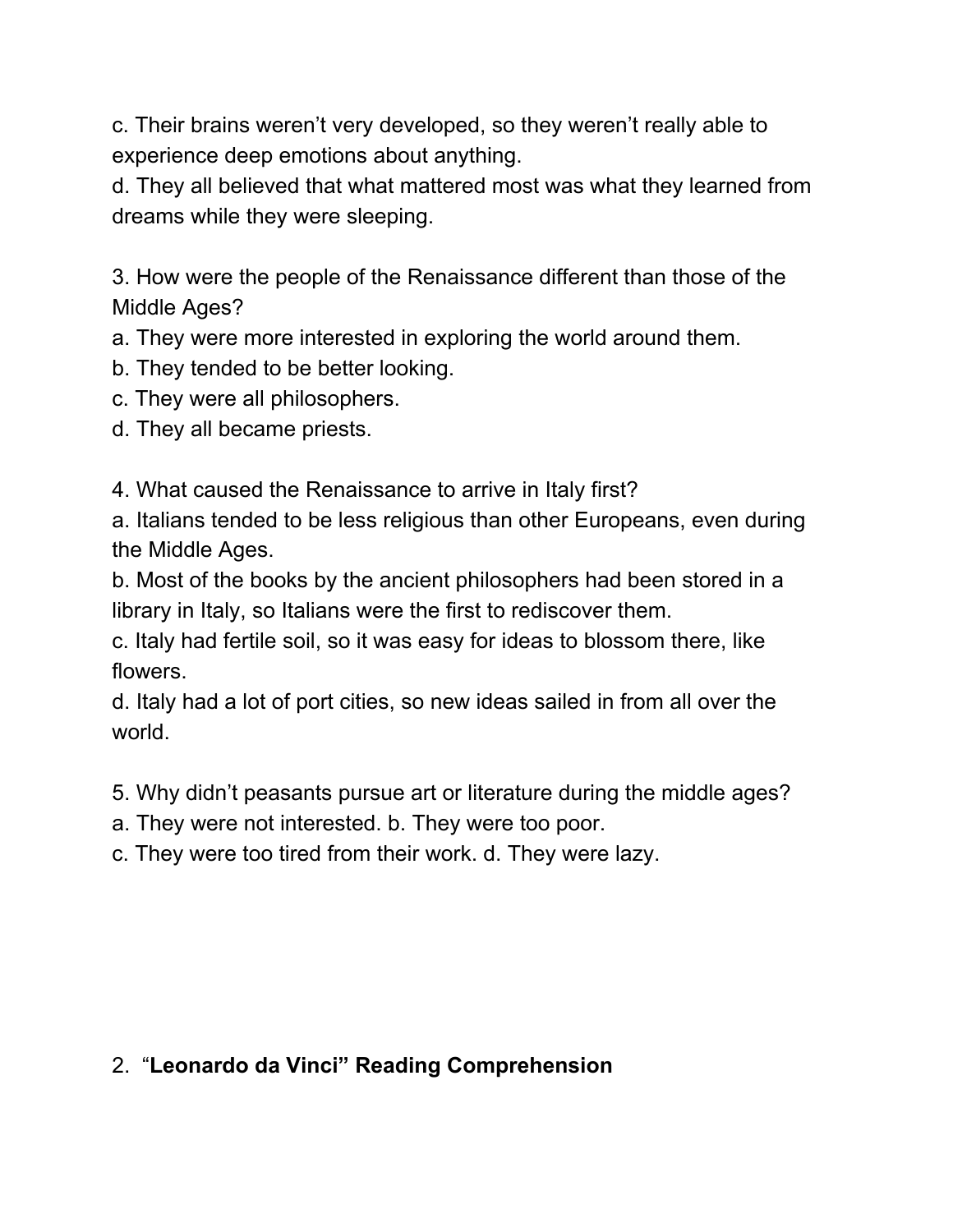Directions: Read the passage. Then answer questions about the passage below.

Leonardo da Vinci was born in 1452 in the area of Florence, Italy. He did many things. He was a scientist. He was an inventor - he made new things. He was a musician. He was a mathematician. He was an architect – he knew how to plan the construction of buildings. He knew about animals. He knew about plants. He could do many things well. He was very talented. He was famous for his painting. He painted the Mona Lisa and The Last Supper. They are his most famous paintings. Many people know about them. He started working on The Last Supper in 1495 in Milan. He finished it in 1498. He started working on the Mona Lisa in 1503 in Italy. He finished it a short time before he died. It is now in France. Leonardo's paintings were very good. He understood how bodies worked. He knew how happy or sad people looked. He knew how emotion looked on people's faces. He understood nature, light, and shadow. His paintings looked real. Leonardo had many ideas for inventions. He drew plans for a helicopter. He drew plans for a tank. He had an idea for a calculator. He had an idea for making solar power, which is power that comes from the sun. Leonardo lived at the same time as Michelangelo and Raphael. He was 27 years older than Michelangelo. He was 31 years older than Raphael. Leonardo died in 1519.

1) When did Leonardo start the Mona Lisa? A. 1495 B. 1498 C. 1503 D. 1519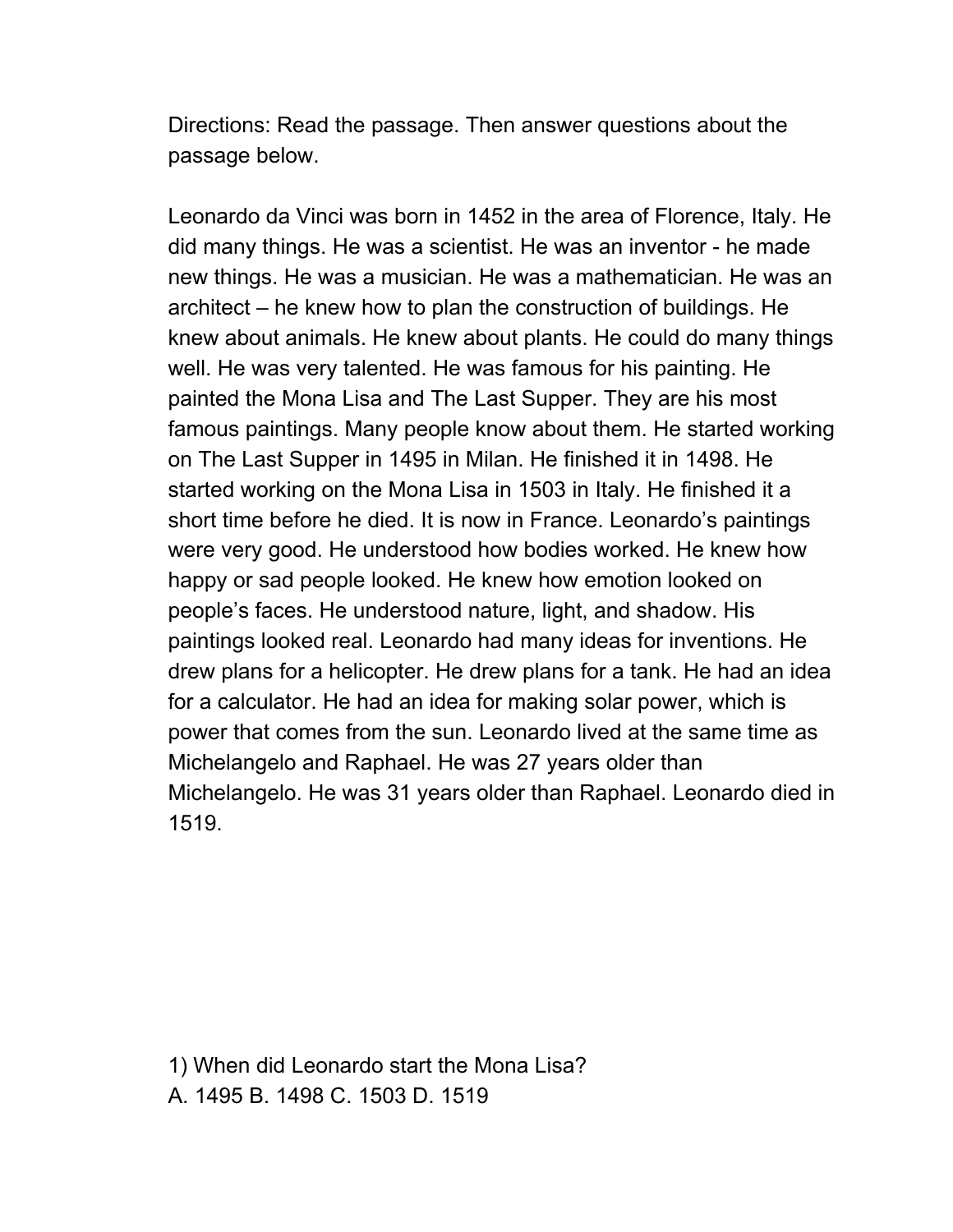2) Where is the Mona Lisa now?

A. In Florence B. In France C. In Milan D. None of the above

3) What was one of Leonardo's talents?

A. He could dance. B. He was a pilot.

C. He could cook. D. He knew math.

4) What was one of Leonardo's ideas?

A. He drew plans for a helicopter. B. He made drawings of a TV. C. He got power from plants. D. He built a zoo.

5) Leonardo was 27 years older than… A. Raphael. B. Aristotle. C. Socrates. D. Michelangelo.

6) The best synonym for emotions is…

A. health. B. shadows. C. feelings. D. None of the above.

7) What is another way to say solar? A. Related to talent B. Related to nature C. Related to the sun D. Related to painting

### **3. Michelangelo**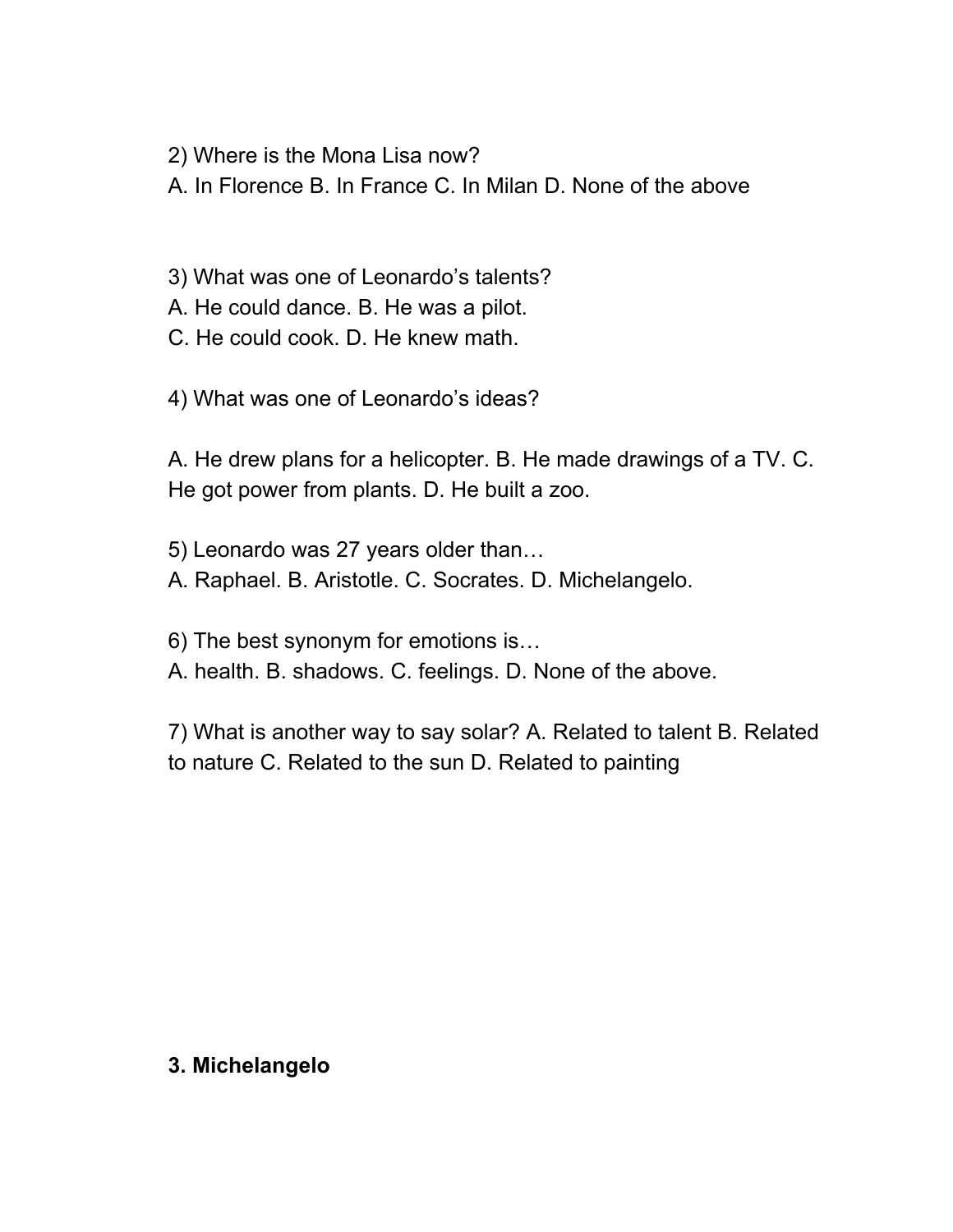Nearly 500 years after his death, Michelangelo is still considered one of the greatest artists in history. He was a sculptor, a painter, an architect, and a poet of the Italian Renaissance. As with all artists of his time, he wasn't able to sculpt or paint whatever or whenever he wanted. His work was commissioned, or assigned to him and paid for by wealthy patrons, or sponsors. Michelangelo was an artist "for hire." Michelangelo didn't always enjoy the projects he was assigned. He made that very clear when he argued with the pope! In spite of the challenges he faced as an artist during the Renaissance, Michelangelo poured his heart and soul into his artistic expressions. A Love of Art Michelangelo di Lodovico Buonarroti Simoni was born in Florence, Italy, in 1475. From his boyhood on, Michelangelo wanted to be a sculptor. This desire did not please his family. The Buonarroti, Michelangelo's family, were once minor nobility in Florence. Michelangelo's father thought that a sculptor's life was not respectable. He wanted his son to pursue a career that would restore greatness to the family. However, Michelangelo persuaded his father to allow him to take a three-year apprenticeship with a painter in Florence when he was 13. After just one year, Michelangelo decided that he had learned all he could from the painter. In that short time, word of his talent began to spread. He was 14 when he was invited to join a group of young sculptors who met at the home of the Medici, a wealthy and powerful family that ruled Florence. According to one story, Lorenzo de Medici was the one who convinced Michelangelo's father to allow him to become a sculptor. In any case, the young artist lived with the Medici family until Lorenzo's death in 1492. Shown above is Michelangelo's Pietá, a stone sculpture carved in 1499. While in the Medici household, Michelangelo had access to an impressive art collection that he studied extensively. Upon leaving the household, he set out to make a living as an artist. In these early years, he spent a significant amount of time at a local hospital, where he received permission to study bodies before they were buried. This gave Michelangelo a unique opportunity to understand how the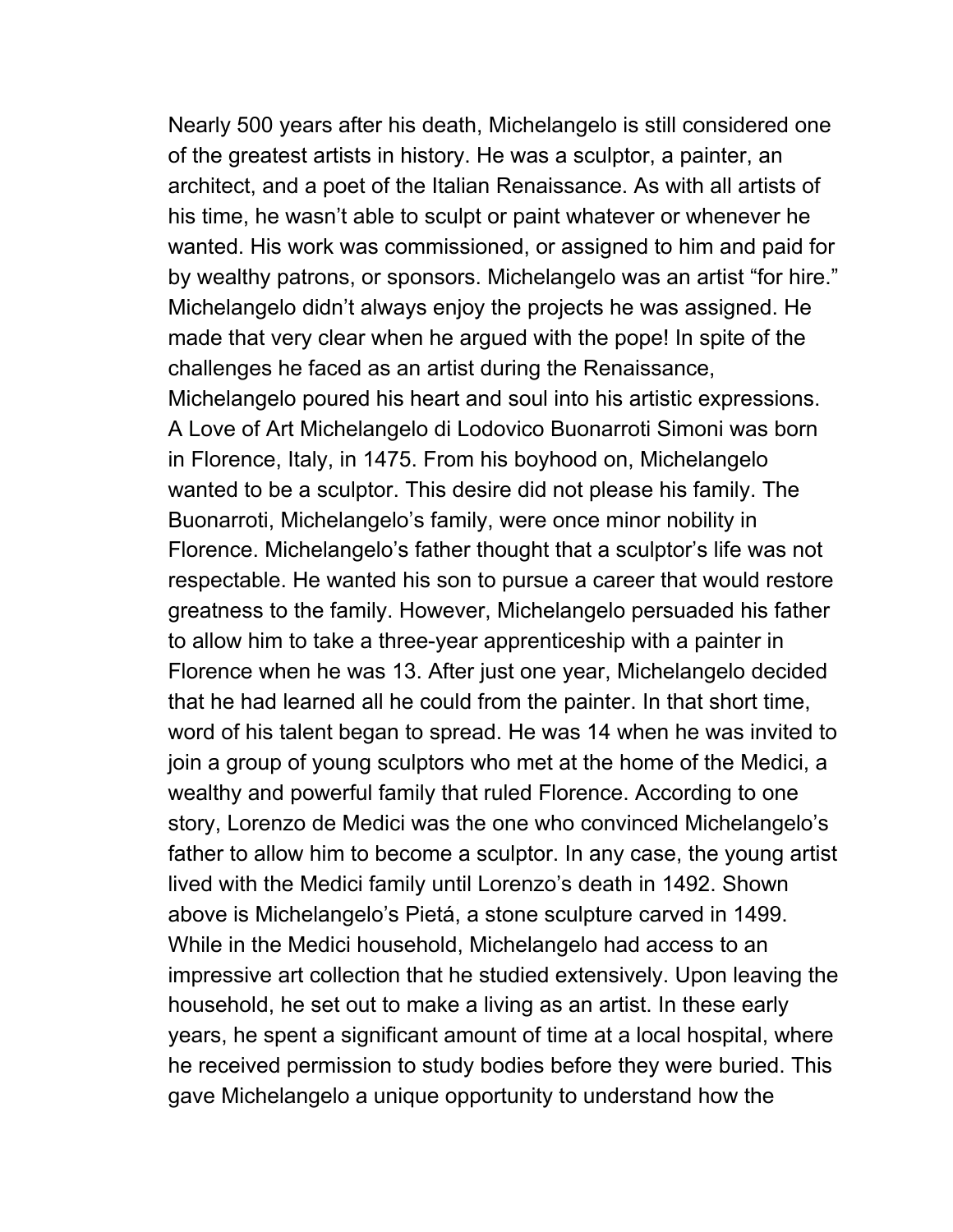human body worked. You can see this understanding reflected in his work. Discovery Education Techbook © Discovery Communications, LLC 2 Michelangelo Biography One of Michelangelo's first jobs as a sculptor was to finish the work of another sculptor who had died. He carved three figures that were so impressive that they landed him another job. That job, in turn, led to another, this time in Rome, where Michelangelo was hired to sculpt Pietá. At the time, Pietá was a very common scene displayed in churches. It shows the Virgin Mary holding the body of her dead son, Jesus. It is intended to make worshipers recognize the sacrifice that Jesus made. Michelangelo's Pietá is carved of cold, hard stone, yet it makes people feel a powerful, emotional response. It was immediately recognized as a masterpiece, even though Michelangelo completed it when he was only 25 years old. It is the only work he ever signed, which he may have done in anger after hearing someone say that another artist was responsible for sculpting it. Today, the statue is displayed in St. Peter's Basilica at the Vatican. Working in Florence and Rome Michelangelo's work on Pietá led to a commission that brought him home to Florence. Between 1501 and 1504, Michelangelo worked on a 19-foot slab of marble to create what has become another famous statue, David. It shows the biblical hero with a slingshot in his hand before battling the giant Goliath. For Michelangelo, it was also a patriotic statement. David triumphed over Goliath, much like Florence had faced challenges from more powerful Italian city-states. Though it was originally intended to support a cathedral wall, Michelangelo and the leaders of Florence wanted the statue proudly displayed in front of the palace. For that to happen, the narrow streets had to be made wider, and some archways had to be torn down. Forty men spent five days moving the 14-foot tall statue from a workshop behind the cathedral to the palace. In 1504, Michelangelo was hired to create a mural, or wall painting, for a palace council hall. Leonardo da Vinci was hired to paint a mural on the opposite wall. This brought the two rivals into direct competition with one another. Though da Vinci was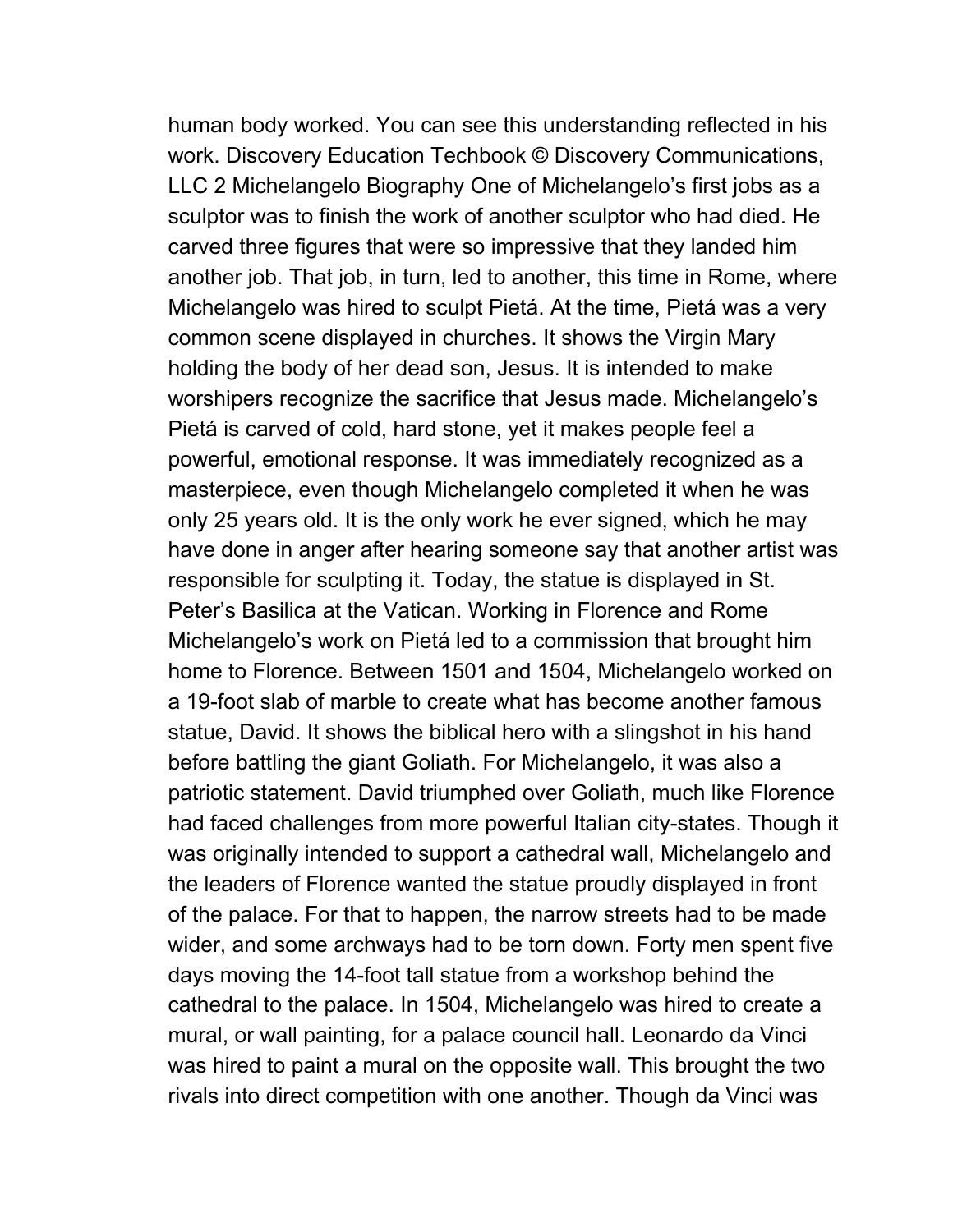20 years older than Michelangelo and an artistic genius, Michelangelo disrespected him by making fun of one of da Vinci's projects that failed. Still, art historians think that Michelangelo's work was influenced by his exposure to da Vinci during this time. In the end, neither artist completed the commission they were assigned. Leonardo used an experimental technique that did not work, and Michelangelo was recalled to Rome. In 1505, Pope Julius II brought Michelangelo back to Rome to carve his tomb, which was to include 40 sculptures. This project was delayed because of its cost, and Michelangelo was assigned the less expensive task of painting the ceiling of the Sistine Chapel. The frescoes on the ceiling of the Sistine Chapel are perhaps the most famous of Michelangelo's work. The Sistine Chapel is located inside the Vatican, the center of Roman Catholicism. Michelangelo protested this assignment because he preferred sculpting to painting. Yet for the next four years Michelangelo worked on frescoes on the ceiling of the Sistine Chapel. The word fresco is Italian for "fresh." Paint is applied to wet plaster walls, which makes the paint colors seem to glow when they dry. Work had to stop during 1510–1511 because mold developed on the ceiling. While he waited for the problem to be solved, Michelangelo worked on improving his designs. Eventually, he painted the ceiling with nine stories from the book of Genesis, the first book of the Bible. Roughly 30 years later, after working on a variety of projects for private families, another pope, Paul III, asked Michelangelo to do additional frescoes in the Sistine Chapel. These would be located behind the altar and picture the Last Judgment, a popular theme of the time. This image shows Jesus as a judge, sending some souls upward, toward heaven, and other souls moving downwards towards hell. It is said that Michelangelo painted the faces of some of his rivals and enemies on figures near the bottom. In 1546, Michelangelo was named architect of the Vatican. He designed the first large dome supported by columns, which rested above St. Peter's burial place. Although it was not completed until after Michelangelo died, it further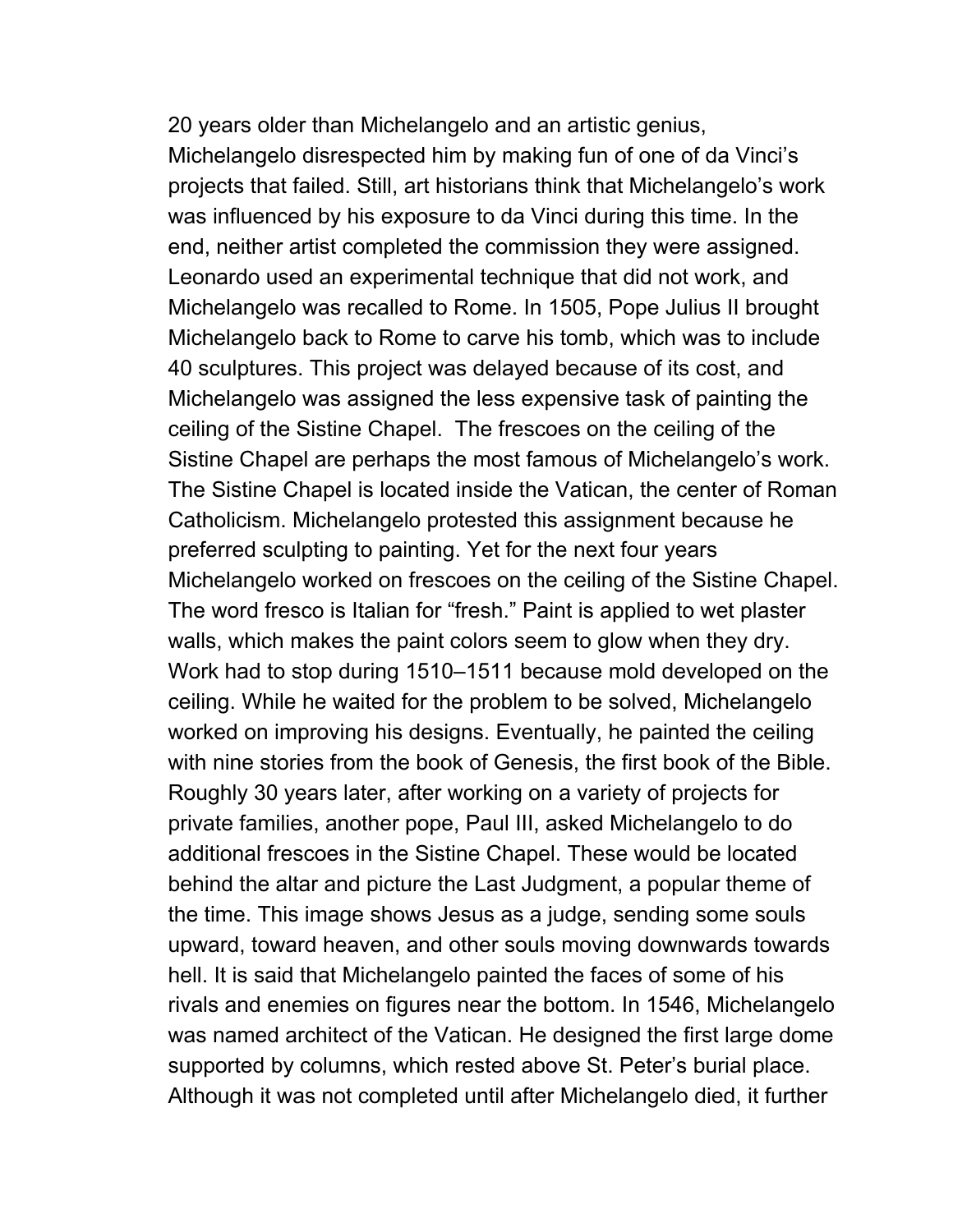enhanced his reputation. Michelangelo's Lasting Influence Today, much of what we know about Michelangelo is from his own telling. During his lifetime, he would send drawings to people as gifts or to make influential friends. As a result, many of his letters and drafts remain to this day. In addition, he hired a biographer to document his story after reading someone else's account of his life. What we know from these sources is that Michelangelo's faith influenced his work. Still, he was known to be arrogant and a difficult man to get along with. He had a terrible temper and could be rude. He had no pupils, as other great artists of the time did. Nor did he enjoy working with assistants, preferring to do all the work himself. By the time he died in 1564, he left behind many masterpieces from decades of work and many unfinished projects. Michelangelo's work is the product of pure genius, and he remains one of the greatest artists of all time.

After reading the passage, answer the following questions:

1. What is one way that Michelangelo was able to study and understand the human form?

- A. He read medical textbooks.
- B. He hired people to sit for portraits.
- C. He spent time at a hospital studying bodies.
- D. He sat in public squares and made sketches of people.

2. Based on which incident below could a reader conclude that the people of Florence had great respect for Michelangelo's art?

A. Michelangelo was asked to design the dome over St. Peter's burial place.

B. Lorenzo de Medici helped Michelangelo's father understand the importance of art.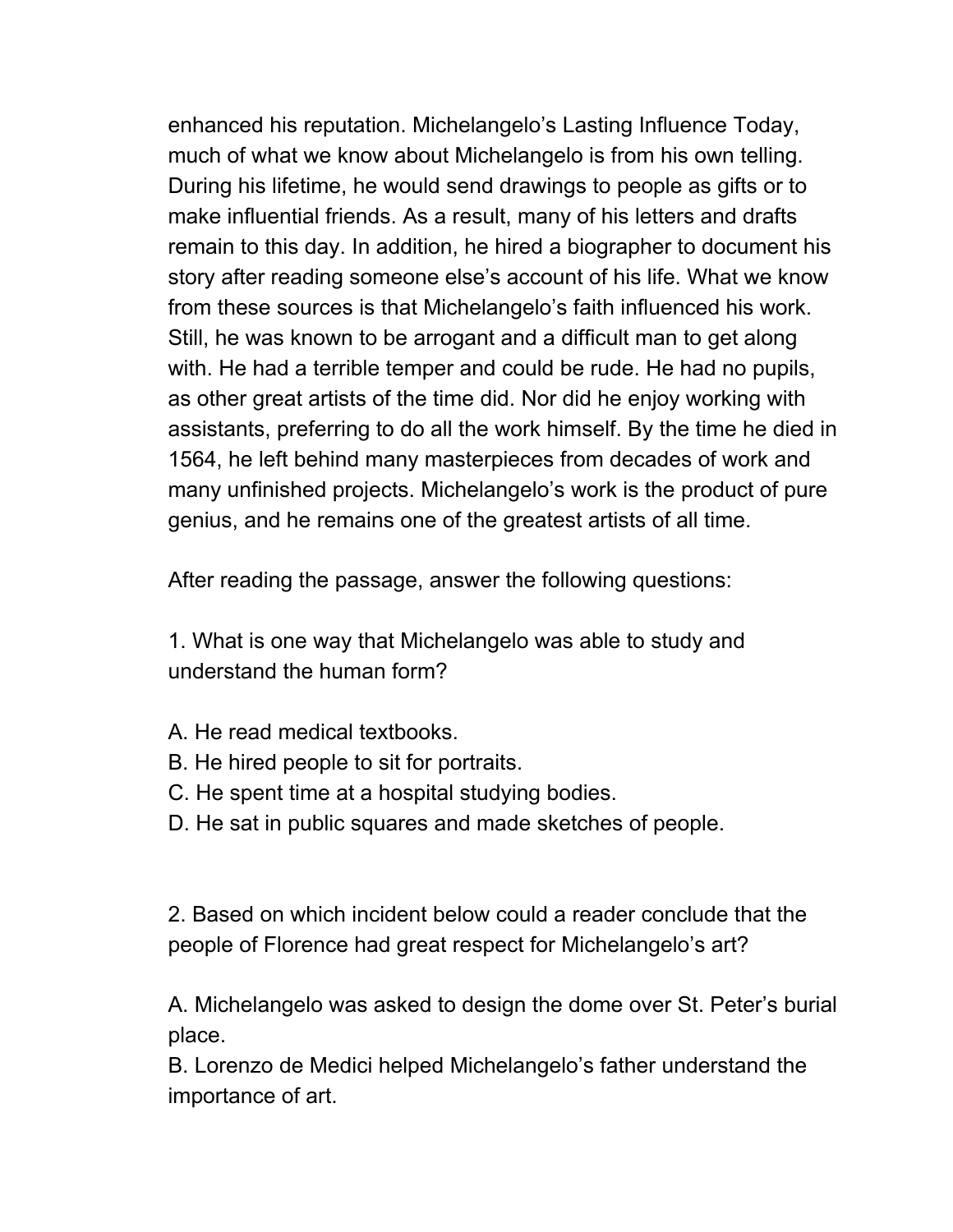C. The Pope asked Michelangelo to be both a painter and an architect, in addition to a sculptor.

D. They widened streets to move his statue to the front of a palace, where everyone could see it.

3. What source from the Bible inspired Michelangelo's creation of the ceiling of the Sistine Chapel?

A. the death of Jesus B. the story of Virgin Mary C. the stories from Genesis D. the story of David and Goliath

4. Many artists during the Renaissance worked on commission, and had to create art for different patrons. Were commissions good or bad for artists? Support your opinion with details from the reading passage.

### **4. Machiavelli**

| 34  | Upon this a question arises: whether it is better to be loved than feared or feared than loved? It       |
|-----|----------------------------------------------------------------------------------------------------------|
| 35  | may be answered that one should wish to be both, but, because it is difficult to unite them in one       |
| 36  | person, it is much safer to be feared than loved, when, of the two, either must be dispensed with.       |
| -37 | Because this is to be asserted [stated as fact] in general of men, that they are ungrateful, fickle      |
| -38 | [quickly changing], false, cowardly, covetous [greedy], and as long as you succeed they are yours        |
| 39  | entirely; they will offer you their blood, property, life, and children, as is said above, when the need |
|     |                                                                                                          |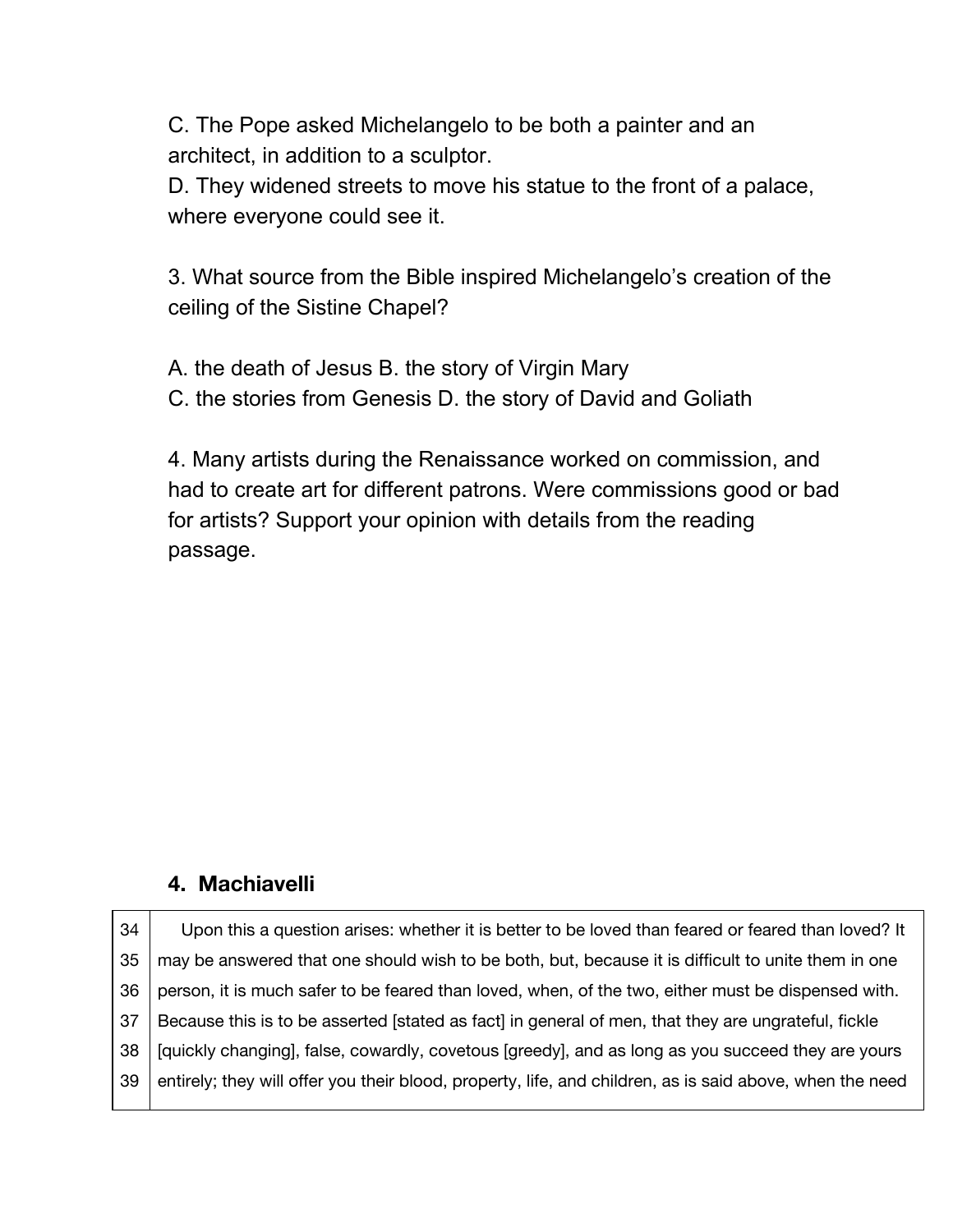40 41 42 43 44 45 46 47 48 49 50 51 is far distant; but when it approaches they turn against you. And that prince who, relying entirely on their promises, has neglected other precautions, is ruined; because friendships that are obtained by payments, and not by nobility or greatness of mind, may indeed be earned, but they are not secured, and in time of need cannot be relied upon; and men have less scruple [hesitation/reluctance] in offending one who is beloved than one who is feared, for love is preserved by the link of obligation which, owing to the baseness [lack of moral character] of men, is broken at every opportunity for their advantage; but fear preserves you by a dread of punishment which never fails. Nevertheless a prince ought to inspire fear in such a way that, if he does not win love, he avoids hatred; because he can endure very well being feared whilst he is not hated, which will always be as long as he abstains [stops oneself] from the property of his citizens and subjects and from their women.

Source: Niccolo Machiavelli, *The Prince,* ed. W. K. Marriott. London: J. M. Dent and Sons, 1908, pp. 117-118, 129-131. <http://legacy.fordham.edu/halsall/source/prince-excerp.asp>

21. According to Machiavelli, what is the answer to the question, "whether it is better to be loved than feared or feared than loved?"

\_\_\_\_\_\_\_\_\_\_\_\_\_\_\_\_\_\_\_\_\_\_\_\_\_\_\_\_\_\_\_\_\_\_\_\_\_\_\_\_\_\_\_\_\_\_\_\_\_\_\_\_\_\_\_\_\_\_\_\_\_\_\_\_\_\_\_\_\_\_\_\_\_\_\_\_\_\_\_\_\_\_\_\_\_ \_\_\_\_\_\_\_\_\_\_\_\_\_\_\_\_\_\_\_\_\_\_\_\_\_\_\_\_\_\_\_\_\_\_\_\_\_\_\_\_\_\_\_\_\_\_\_\_\_\_\_\_\_\_\_\_\_\_\_\_\_\_\_\_\_\_\_\_\_\_\_\_\_\_\_\_\_\_\_\_\_\_\_\_\_ \_\_\_\_\_\_\_\_\_\_\_\_\_\_\_\_\_\_\_\_\_\_\_\_\_\_\_\_\_\_\_\_\_\_\_\_\_\_\_\_\_\_\_\_\_\_\_\_\_\_\_\_\_\_\_\_\_\_\_\_\_\_\_\_\_\_\_\_\_\_\_\_\_\_\_\_\_\_\_\_\_\_\_\_\_

\_\_\_\_\_\_\_\_\_\_\_\_\_\_\_\_\_\_\_\_\_\_\_\_\_\_\_\_\_\_\_\_\_\_\_\_\_\_\_\_\_\_\_\_\_\_\_\_\_\_\_\_\_\_\_\_\_\_\_\_\_\_\_\_\_\_\_\_\_\_\_\_\_\_\_\_\_\_\_\_\_\_\_\_\_ \_\_\_\_\_\_\_\_\_\_\_\_\_\_\_\_\_\_\_\_\_\_\_\_\_\_\_\_\_\_\_\_\_\_\_\_\_\_\_\_\_\_\_\_\_\_\_\_\_\_\_\_\_\_\_\_\_\_\_\_\_\_\_\_\_\_\_\_\_\_\_\_\_\_\_\_\_\_\_\_\_\_\_\_\_

22. According to Machiavelli, what are the qualities of men?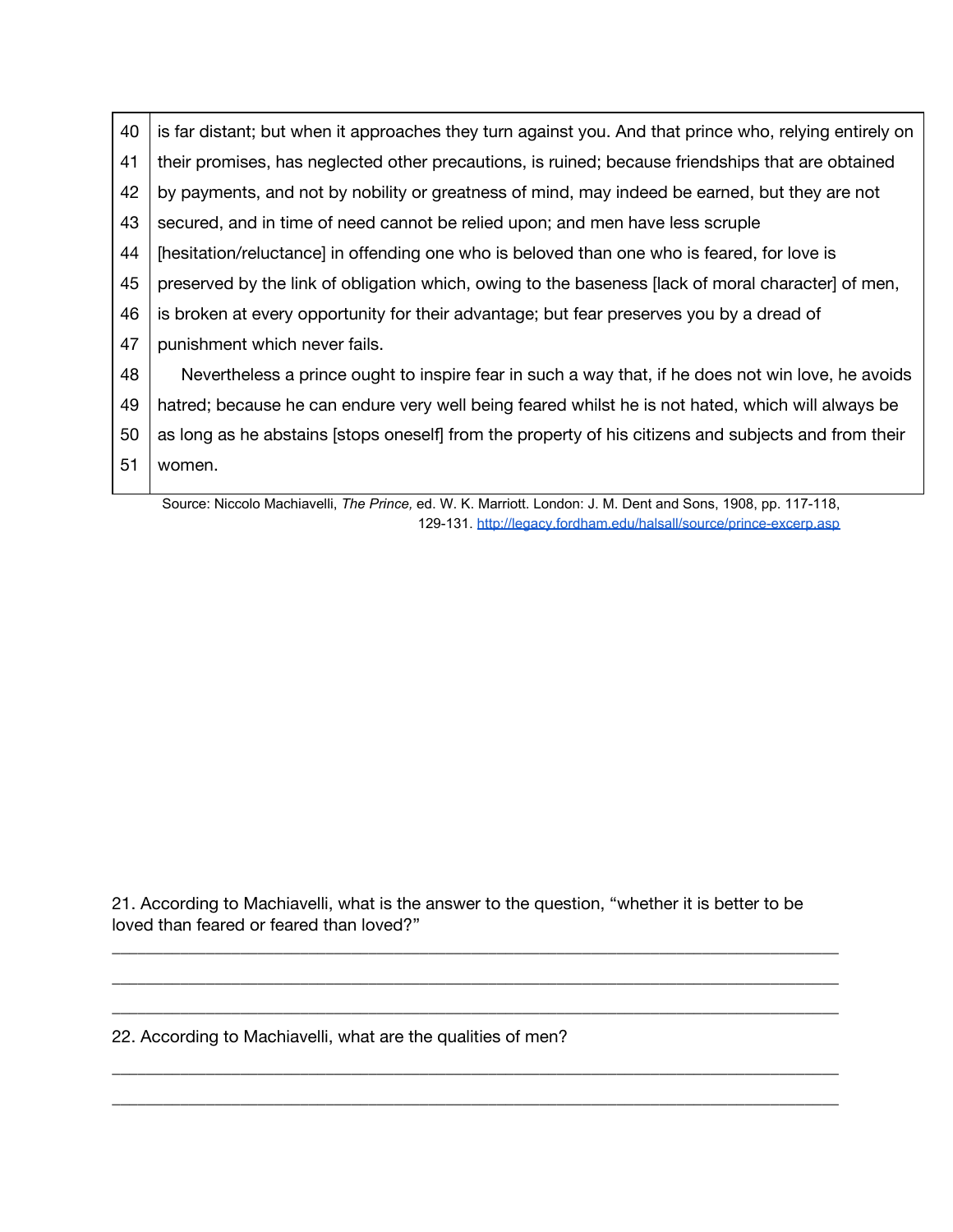23. What does Machiavelli mean when he writes, "as long as you succeed they [men] are yours entirely; they will offer you their blood, property, life, and children, as is said above, when the need is far distant; but when it approaches they turn against you (li. 38-40)?"

\_\_\_\_\_\_\_\_\_\_\_\_\_\_\_\_\_\_\_\_\_\_\_\_\_\_\_\_\_\_\_\_\_\_\_\_\_\_\_\_\_\_\_\_\_\_\_\_\_\_\_\_\_\_\_\_\_\_\_\_\_\_\_\_\_\_\_\_\_\_\_\_\_\_\_\_\_\_\_\_\_\_\_\_\_ \_\_\_\_\_\_\_\_\_\_\_\_\_\_\_\_\_\_\_\_\_\_\_\_\_\_\_\_\_\_\_\_\_\_\_\_\_\_\_\_\_\_\_\_\_\_\_\_\_\_\_\_\_\_\_\_\_\_\_\_\_\_\_\_\_\_\_\_\_\_\_\_\_\_\_\_\_\_\_\_\_\_\_\_\_ \_\_\_\_\_\_\_\_\_\_\_\_\_\_\_\_\_\_\_\_\_\_\_\_\_\_\_\_\_\_\_\_\_\_\_\_\_\_\_\_\_\_\_\_\_\_\_\_\_\_\_\_\_\_\_\_\_\_\_\_\_\_\_\_\_\_\_\_\_\_\_\_\_\_\_\_\_\_\_\_\_\_\_\_\_

\_\_\_\_\_\_\_\_\_\_\_\_\_\_\_\_\_\_\_\_\_\_\_\_\_\_\_\_\_\_\_\_\_\_\_\_\_\_\_\_\_\_\_\_\_\_\_\_\_\_\_\_\_\_\_\_\_\_\_\_\_\_\_\_\_\_\_\_\_\_\_\_\_\_\_\_\_\_\_\_\_\_\_\_\_

24. According to Machiavelli, what are the consequences for a prince who relies entirely on the promises of men (li. 40-43)? Why is that so?

\_\_\_\_\_\_\_\_\_\_\_\_\_\_\_\_\_\_\_\_\_\_\_\_\_\_\_\_\_\_\_\_\_\_\_\_\_\_\_\_\_\_\_\_\_\_\_\_\_\_\_\_\_\_\_\_\_\_\_\_\_\_\_\_\_\_\_\_\_\_\_\_\_\_\_\_\_\_\_\_\_\_\_\_\_ \_\_\_\_\_\_\_\_\_\_\_\_\_\_\_\_\_\_\_\_\_\_\_\_\_\_\_\_\_\_\_\_\_\_\_\_\_\_\_\_\_\_\_\_\_\_\_\_\_\_\_\_\_\_\_\_\_\_\_\_\_\_\_\_\_\_\_\_\_\_\_\_\_\_\_\_\_\_\_\_\_\_\_\_\_ \_\_\_\_\_\_\_\_\_\_\_\_\_\_\_\_\_\_\_\_\_\_\_\_\_\_\_\_\_\_\_\_\_\_\_\_\_\_\_\_\_\_\_\_\_\_\_\_\_\_\_\_\_\_\_\_\_\_\_\_\_\_\_\_\_\_\_\_\_\_\_\_\_\_\_\_\_\_\_\_\_\_\_\_\_

\_\_\_\_\_\_\_\_\_\_\_\_\_\_\_\_\_\_\_\_\_\_\_\_\_\_\_\_\_\_\_\_\_\_\_\_\_\_\_\_\_\_\_\_\_\_\_\_\_\_\_\_\_\_\_\_\_\_\_\_\_\_\_\_\_\_\_\_\_\_\_\_\_\_\_\_\_\_\_\_\_\_\_\_\_ \_\_\_\_\_\_\_\_\_\_\_\_\_\_\_\_\_\_\_\_\_\_\_\_\_\_\_\_\_\_\_\_\_\_\_\_\_\_\_\_\_\_\_\_\_\_\_\_\_\_\_\_\_\_\_\_\_\_\_\_\_\_\_\_\_\_\_\_\_\_\_\_\_\_\_\_\_\_\_\_\_\_\_\_\_ \_\_\_\_\_\_\_\_\_\_\_\_\_\_\_\_\_\_\_\_\_\_\_\_\_\_\_\_\_\_\_\_\_\_\_\_\_\_\_\_\_\_\_\_\_\_\_\_\_\_\_\_\_\_\_\_\_\_\_\_\_\_\_\_\_\_\_\_\_\_\_\_\_\_\_\_\_\_\_\_\_\_\_\_\_

25. According to Machiavelli, why do "men have less scruple [hesitation/reluctance] in offending one who is beloved than one who is feared (li. 43-44)?"

26. According to Machiavelli, what must a prince prevent himself from doing to avoid hatred from his citizens and subjects?

\_\_\_\_\_\_\_\_\_\_\_\_\_\_\_\_\_\_\_\_\_\_\_\_\_\_\_\_\_\_\_\_\_\_\_\_\_\_\_\_\_\_\_\_\_\_\_\_\_\_\_\_\_\_\_\_\_\_\_\_\_\_\_\_\_\_\_\_\_\_\_\_\_\_\_\_\_\_\_\_\_\_\_\_\_ \_\_\_\_\_\_\_\_\_\_\_\_\_\_\_\_\_\_\_\_\_\_\_\_\_\_\_\_\_\_\_\_\_\_\_\_\_\_\_\_\_\_\_\_\_\_\_\_\_\_\_\_\_\_\_\_\_\_\_\_\_\_\_\_\_\_\_\_\_\_\_\_\_\_\_\_\_\_\_\_\_\_\_\_\_ \_\_\_\_\_\_\_\_\_\_\_\_\_\_\_\_\_\_\_\_\_\_\_\_\_\_\_\_\_\_\_\_\_\_\_\_\_\_\_\_\_\_\_\_\_\_\_\_\_\_\_\_\_\_\_\_\_\_\_\_\_\_\_\_\_\_\_\_\_\_\_\_\_\_\_\_\_\_\_\_\_\_\_\_\_

## **5.Johannes Gutenberg**

**OOOO ..**

With the invention of the personal computer and the Internet, a new age in communications began. Now people could communicate faster and more easily than ever before. Writing, editing, and storing information became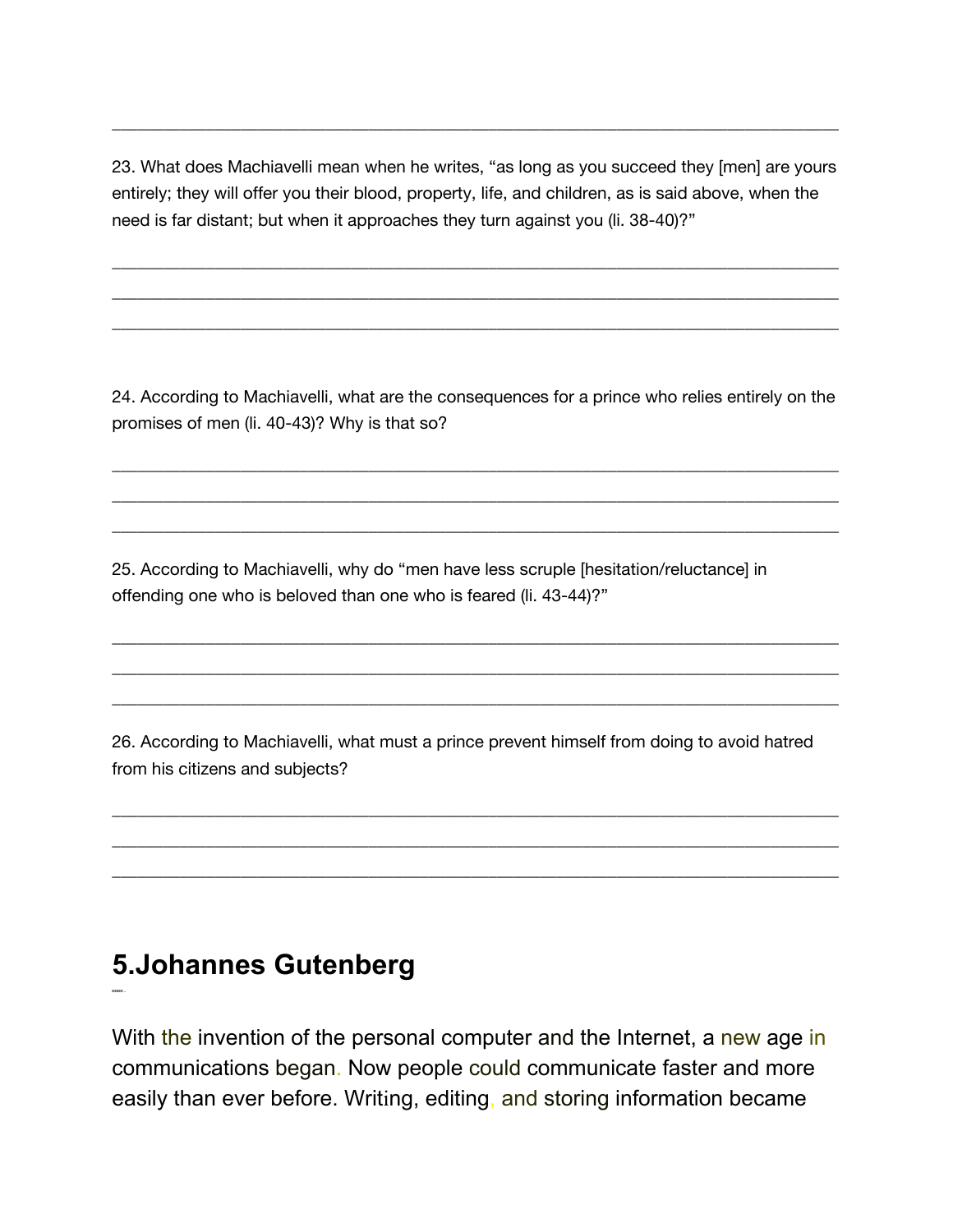quick and easy. It was no longer necessary to write draft after draft when changes could be made so easily using a word processor program. Messages could now be sent in no time to anywhere in the world, without addressing envelopes

or paying for stamps.

Centuries earlier, around the year 1450, a similar revolution in communications had occurred in Germany. This happened when Johannes Gutenberg invented the printing press. Gutenberg was not the first person to use printing to copy a piece of writing. Printing had already been invented in China, where they used clay to print Chinese characters. Small items, such as posters and flyers, were already being printed in Europe too, using the woodblock method of printing. Books and other larger works, however, were still being copied by hand. At this time, books were usually produced only in Latin, and only the most educated people read them. Gutenberg's printing press changed all of this. Gutenberg's printing press used type made of metal. Each letter or punctuation mark was cast separately. This meant that the type could be rearranged over and over again to print many different items. This improvement to the printing process was called moveable type. With Gutenberg's method, the letters were set by hand into a wooden frame, or printing block. Then ink was rolled over the whole block. Next, a heavy press pushed the printing block down onto a sheet of paper. The printing block could be used over and over again to print many copies, and then the type could be rearranged to set the next page.

Gutenberg printed calendars, grammar books, and all types of useful publications, but his really extraordinary project was the Gutenberg Bible. Nothing like it had ever been printed before.

The Gutenberg Bible was a two-volume book that was 1,282 pages long. Even with the printing press, it was a huge undertaking. Gutenberg couldn't do it by himself. He had to recruit workers and find wealthy patrons to sponsor the project. When the printing was done, around 1454, they had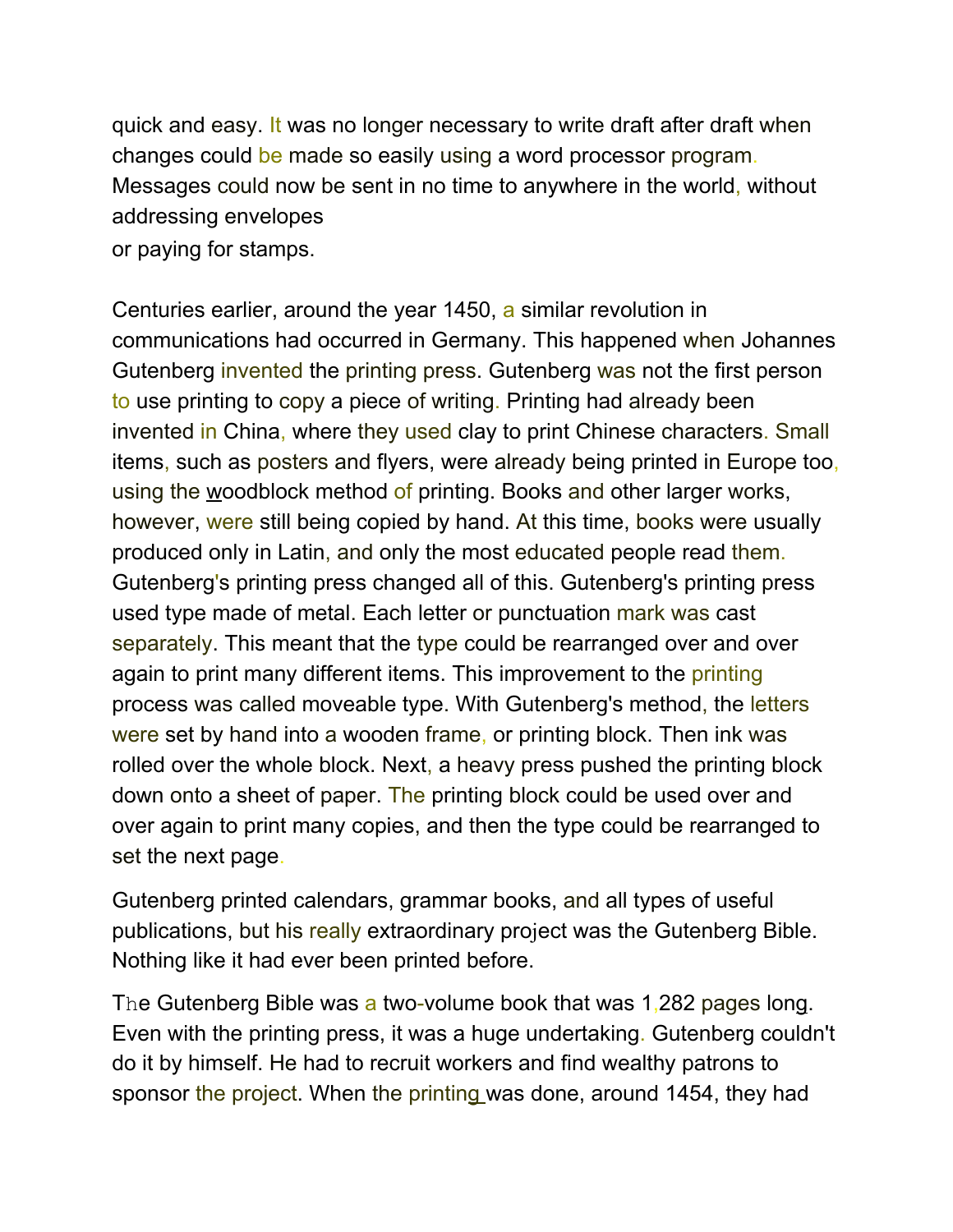180 copies of the Bible, 150 printed on paper and 30 printed on parchment. Artists added the colorful, or "illuminated," letters to each copy by hand. Forty-eight copies of Gutenberg's Bible still exist today, including two in the Gutenberg Museum. They are considered treasures, not only because they were the latest in technology in their time, but also because they are beautiful books.

Gutenberg's printing press brought about a revolution in communications, much like the computer did much more recently. Once books could be mass-produced, they began to be printed in the languages that people spoke every day, not just in Latin. More and more people began to read and write. In fact, Gutenberg's printing press was one of the inventions that led up to the great changes beginning to happen in Europe in the late Middle Ages. Changes in the way people lived and worked, including the Renaissance of art and literature and the Industrial Revolution, all had roots in the new communication technology that Gutenberg began with his printing press.

### **Johannes Gutenberg Questions**

- 1. Gutenberg's printing press was invented before
- A. wood block printing B. clay printing
- C. the computer D. none of the above
- 2. Gutenberg's invention was a milestone in the field of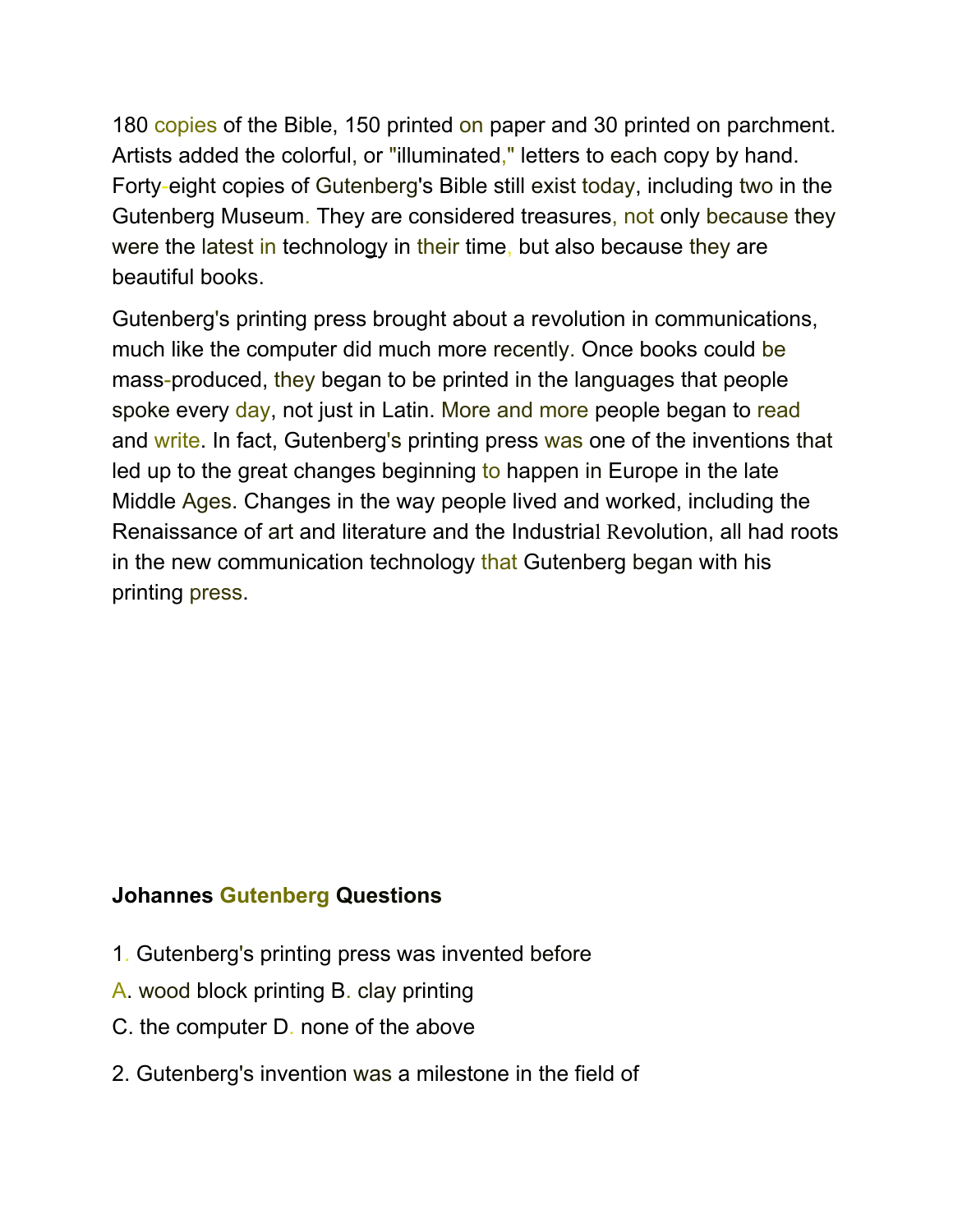A. communications B. metal work

C. transportation D. art

- 3. Gutenberg printed \_\_\_\_ copies of the Bible.
- A. 30 B. 1450 C. 180 D. 48
- 4. Gutenberg's invention encouraged people to
- A. work B. travel C. cook D. read
- 5. "Moveable type" meant type that could
- A. print more than one copy B. be lifted easily
- C. be rearranged D. change shape
- 6. This article compares Gutenberg's invention to the invention of the
- A. automobile B. computer C. assembly line D. pyramids
- *7.* Latin was the language used by scholars
- A. after the invention of the printing press B. in Germany only
- C. up until the time of the printing press D. in England only

8. Gutenberg's invention changed the course of history. Do you agree or disagree? Explain your answer.

6. T**he MEDICI family** ruled the city of Florence throughout the Renaissance. They had a major influence on the growth of the Italian Renaissance through their patronage of the arts and humanism. Rulers of Florence The Medici family were wool merchants and bankers. Both businesses were very profitable and the family became extremely wealthy. Giovanni de Medici first brought the family to prominence in Florence by starting the Medici bank. He also was the leader of the Florence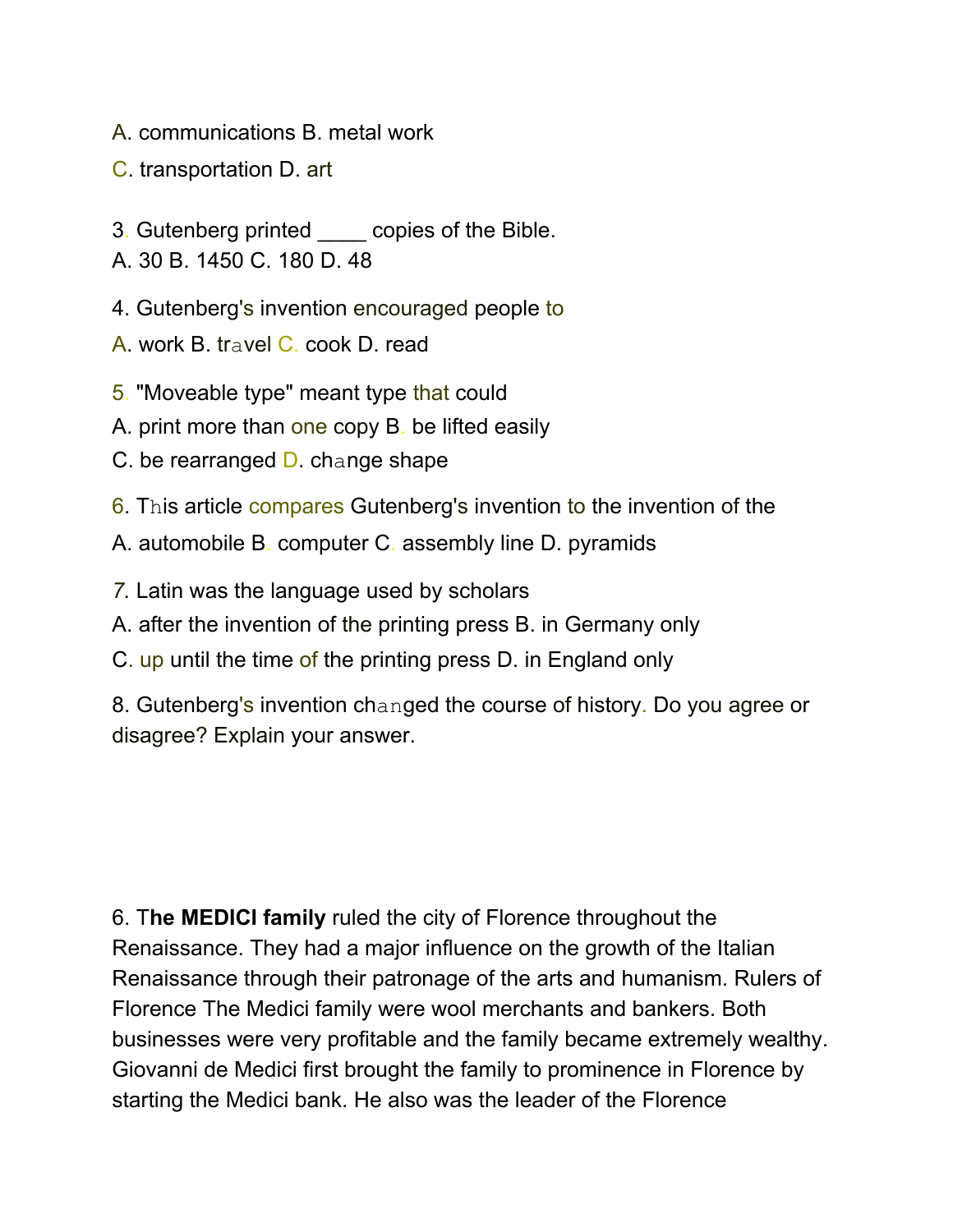merchants. His son, Cosimo de Medici became the Gran maestro (leader) of the Florence city-state in 1434. The Medici family ruled Florence for the next 200 years until 1737. Leaders of the Renaissance The Medici are most famous for their patronage of the arts. Patronage is where a wealthy person or family sponsors artists. They would pay artists commissions for major works of art. The Medici patronage had a huge impact on the Renaissance, allowing artists to focus on their work without having to worry about money. A significant amount of the art and architecture that was produced in Florence at the beginning of the Renaissance was due to the Medici. Early on they supported the painter Masaccio and helped pay the architect Brunelleschi to rebuild the Basilica of San Lorenzo. Other famous artists that the Medici supported include Michelangelo, Raphael, Donatello, and Leonardo da Vinci. The Medici didn't just support the arts and architecture. They also supported science. They supported the famous scientist Galileo Galilei in his scientific efforts. Galileo also worked as a tutor for the Medici children. Bankers The Medici owed much of their wealth and power to the Medici Bank. It made them one of the richest families in all of Europe. It was the largest bank in Europe at its peak and was very well respected. The bank made notable improvements in accounting procedures including the development of the double-entry bookkeeping system. Important Members • Giovanni de Medici (1360 - 1429): Giovanni was the founder of the Medici Bank, which would make the family wealthy and allow them to support the arts. • Cosimo de Medici (1389 - 1464): Cosimo began the Medici dynasty as the first Medici to become leader of the city of Florence. He supported the famous sculptor Donatello and the architect Brunelleschi. • Lorenzo de Medici (1449 - 1492): Also known as Lorenzo the Magnificent, Lorenzo de Medici ruled Florence through much of the peak of the Italian Renaissance. He supported such artists as Michelangelo, Leonardo da Vinci, and Sandro Botticelli. • Pope Leo X (1475 - 1521): The first of four Medici to become Pope, Leo commissioned many works from the artist Raphael. • Catherine de Medici (1529 - 1589): Catherine married King Henry II of France and became Queen of France in 1547. She later served as regent for her son King Charles IX and played a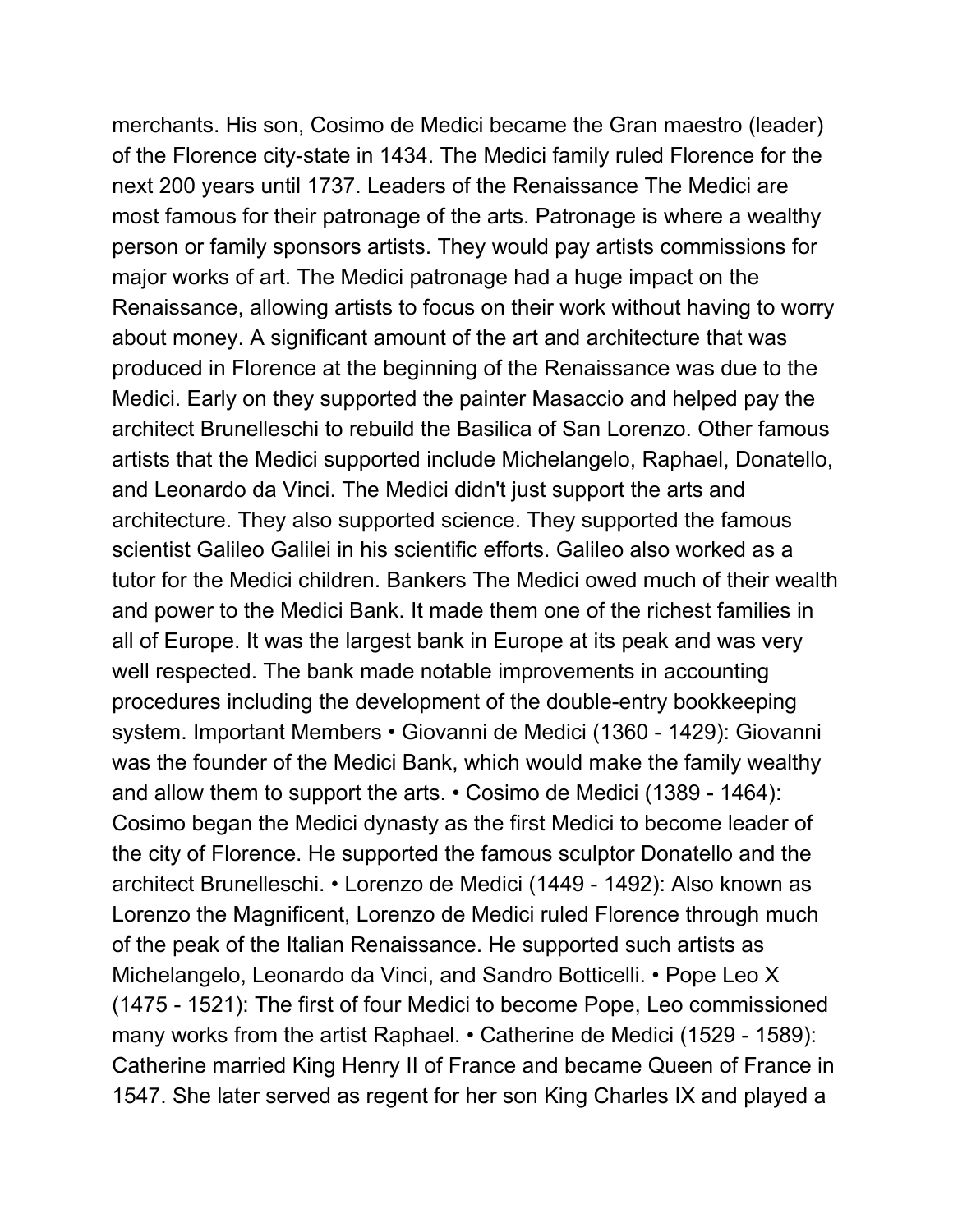major role in the reign of her third son Henry III. Catherine supported the arts and brought ballet to the French court. • Marie de Medici (1575 - 1642): Marie became Queen of France when she married King Henry IV of France. She also acted as regent for her young son Louis XIII of France before he became king. Her court painter was the famous Peter Paul Rubens. Interesting Facts about the Medici Family • Although the names were later changed, Galileo initially named four of the moons of Jupiter he discovered after children of the Medici family. • The Medici Family produced four popes in total including Pope Leo X, Pope Clement VII, Pope Pius IV, and Pope Leo XI. • The Medici Family is sometimes called the Godfathers of the Renaissance. • In 1478 Giuliano Medici was assassinated by the Pazzi family in front of 10,000 people at the Easter church service. • Ferdinando de Medici was a patron of music. He helped to fund the invention of the piano.

- 1) How did the Medici family become wealthy?
- a. Selling weapons b. Farming land
- c. Banking and wool d. Selling art e. Real estate
- 2) What city did the Medici family rule?
- a. Florence b. Rome c. Milan d. Naples e. Venice
- 3) What famous scientist did the Medici family support?
- a. Copernicus b. Gutenberg c. Raphael d. Newton e. Galileo
- 4) Why was the Medici family important to the growth of the Renaissance?
- a. Because they were talented artists
- b. Because they invented humanist philosophy
- c. Because they helped to invent the printing press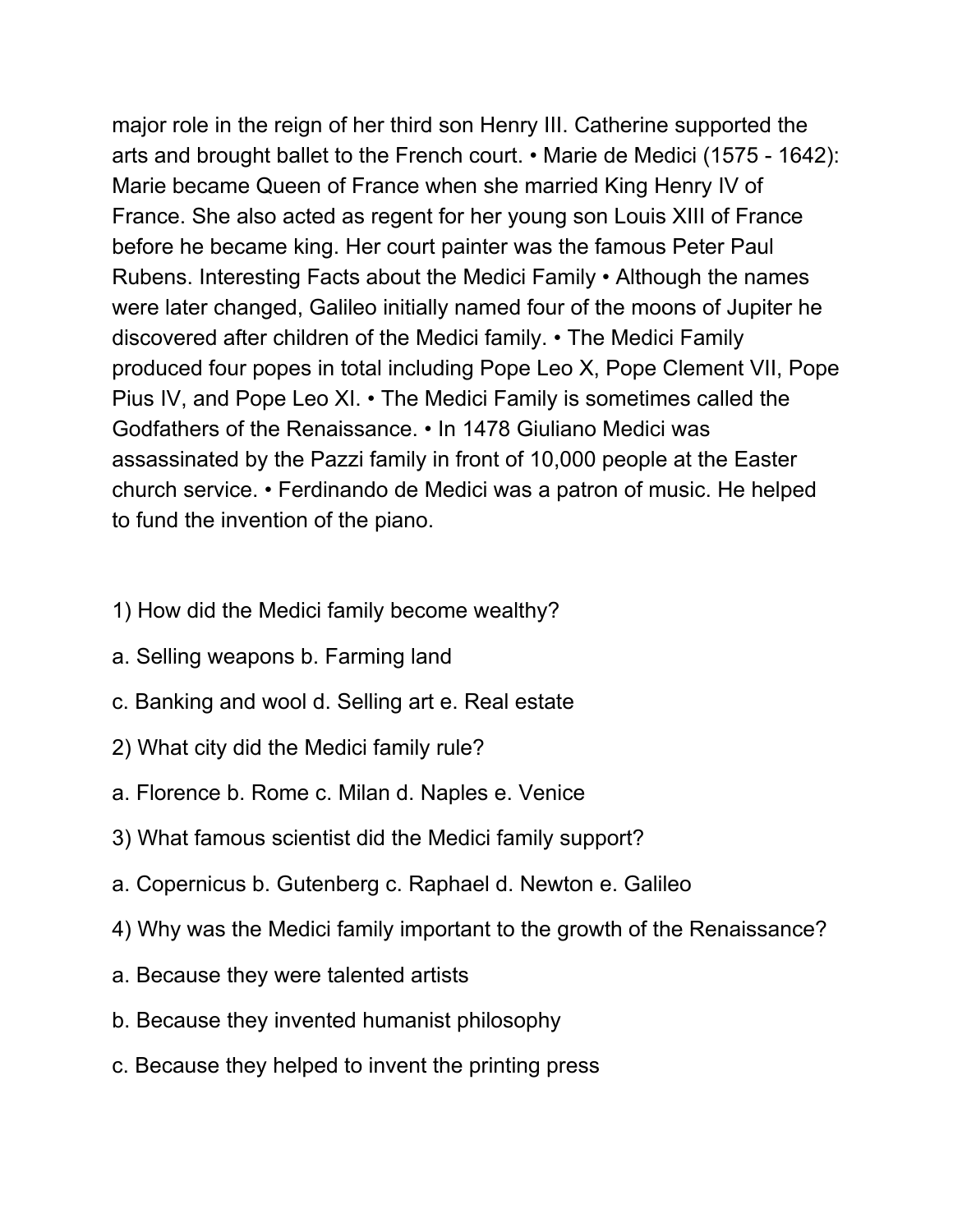d. Because they supported the arts and artists e. Because they made it legal to paint in Italy

5) Which word below is used to describe people who support artists?

a. Banking b. Merchandiser c. Patronage d. Marketing e. Noble

6) Which member of the Medici was the founder of the Medici dynasty? a. Giovanni b. Cosimo c. Lorenzo d. Catherine e. Leo

7) How many popes came from the Medici family? a. 0 b. 1 c. 2 d. 4 e. 7

8) What country did both Catherine de Medici and Marie de Medici become queen of? a. France b. Italy c. Spain d. England e. Austria

9) Besides painting, what other subjects did the Medici support?

a. Music b. Science c. Architecture d. All of the above

10) Which member of the Medici family ruled during the height of the Renaissance and supported such artists as Leonardo da Vinci and Michelangelo?

a. Giovanni b. Marie c. Lorenzo d. Cosimo e. Catherine

### **7. Martin Luther (1483 - 1546)**

Martin Luther was a German monk and teacher of theology (religion). He troubled about the possibility of not going to heaven. He led a strict life, but was worried about sin. Luther read the writings of early Christian theologians, including St. Augustine, and the Bible. He found the answer he was looking for in Paul's Letter to the Romans (Romans 1:17 - "The righteous shall by his faith.") Only faith (in the ultimate goodness of Jesus), not good deeds, could save a person. No good works, rituals, etc. would save a person if they did not believe. Martin Luther prepares to burn the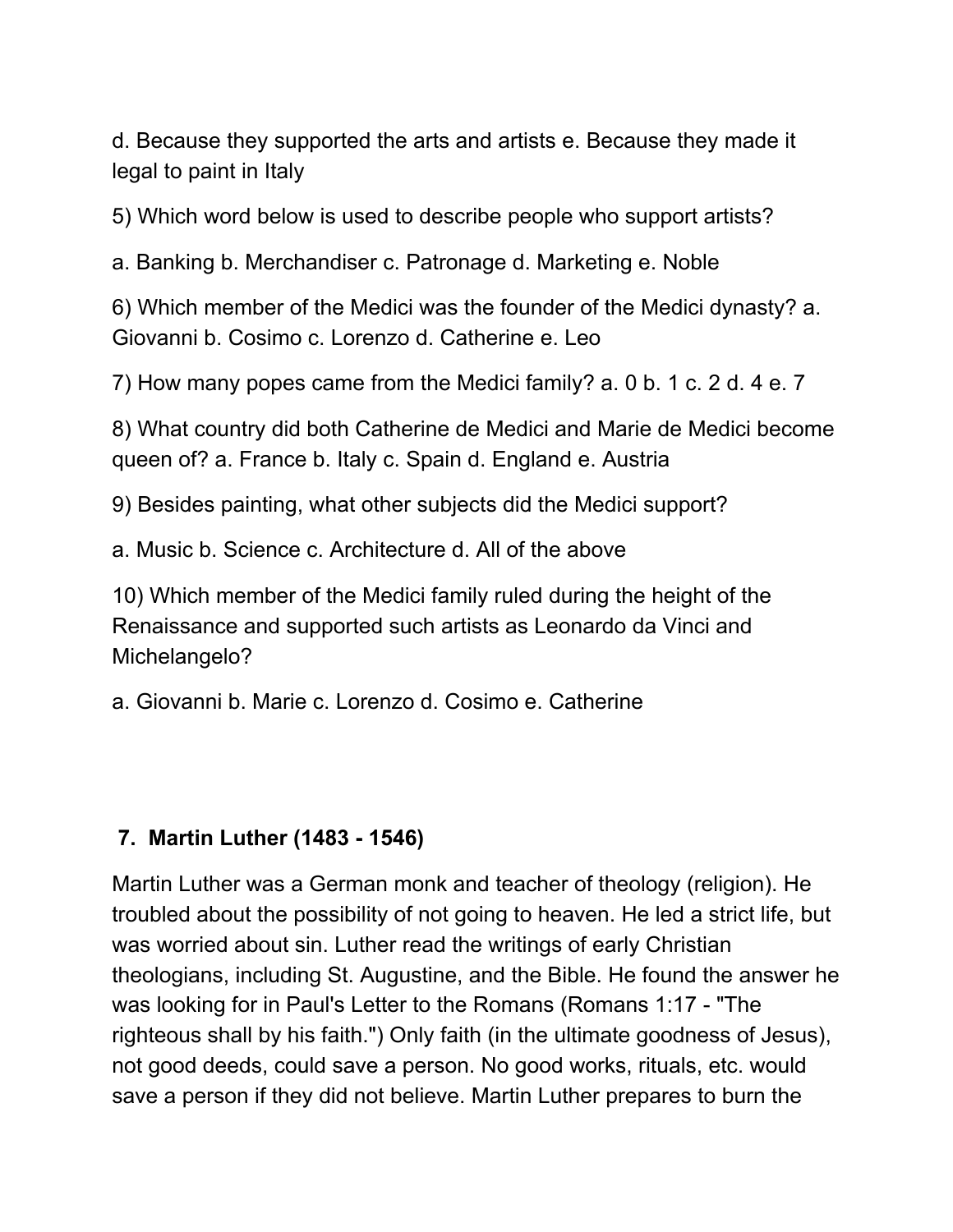papal bull. Overall, Luther was a rather crude man. He had no trouble with talking about taking up arms against those who opposed him. He also saw fit to use foul language to combat evil. For example, he dismissed the Jewish rabbis' interpretations of Scripture as "Jewish piss and sh\_ \_." He thought his physical ailments were caused by the devil, who was trying to stop him. Before Martin Luther died, when he was very ill, he told his wife, "I am fed up with the world, and it with me. I am like a ripe stool, and the world is like a gigantic anus, and so we're about to let go of each other." The Beginnings Indulgences Tetzel, a friar, sold indulgences. Doctrines of indulgences taught that Christ and the saints had stored up a treasury of merit. Indulgences could reduce the amount of time spent in purgatory; did not bring forgiveness of sin. Indulgences were sold to raise money for the church's increasing expenses. (They were like car salesmen, and lied about them.) (Although Erasumus fiercely attacked philandering and corruption among the clergy, his dislike of violent reform made it impossible for him to give anything but qualified support to Martin Luther. He remained loyal to the Church of Rome and wrote: "I laid a hen's egg; Luther hatched a bird of quite a different species.") The 95 Theses Luther began to question the Catholic Church. Some of his beliefs about the church were: • People could not "buy off" their sins, only God could forgive sins. • People were naturally sinful and should seek salvation by believing in God and doing good works • Priests should be subject to the law the same as ordinary men and women • Priests are not divine beings • That all people should be allowed to read the Bible, not just priests. They should interpret the Bible for themselves. Their interpretation of the Bible is just as important as that of a Priest. On October 31, 1517 Luther posted, on a church door in Wittenburg, his 95 theses saying salvation is achieved through faith alone. He just wanted the church to clean up their act, but the church didn't want to. (Posting things on the church door was really no big deal, that is where people posted all kinds of notices.) The church basically laughed at him, but the people didn't laugh.) The Church was mad, but the people followed Luther. These people became known as "Lutherans." Diet of Worms In 1520 Pope Leo X ordered Luther to give up his beliefs. Luther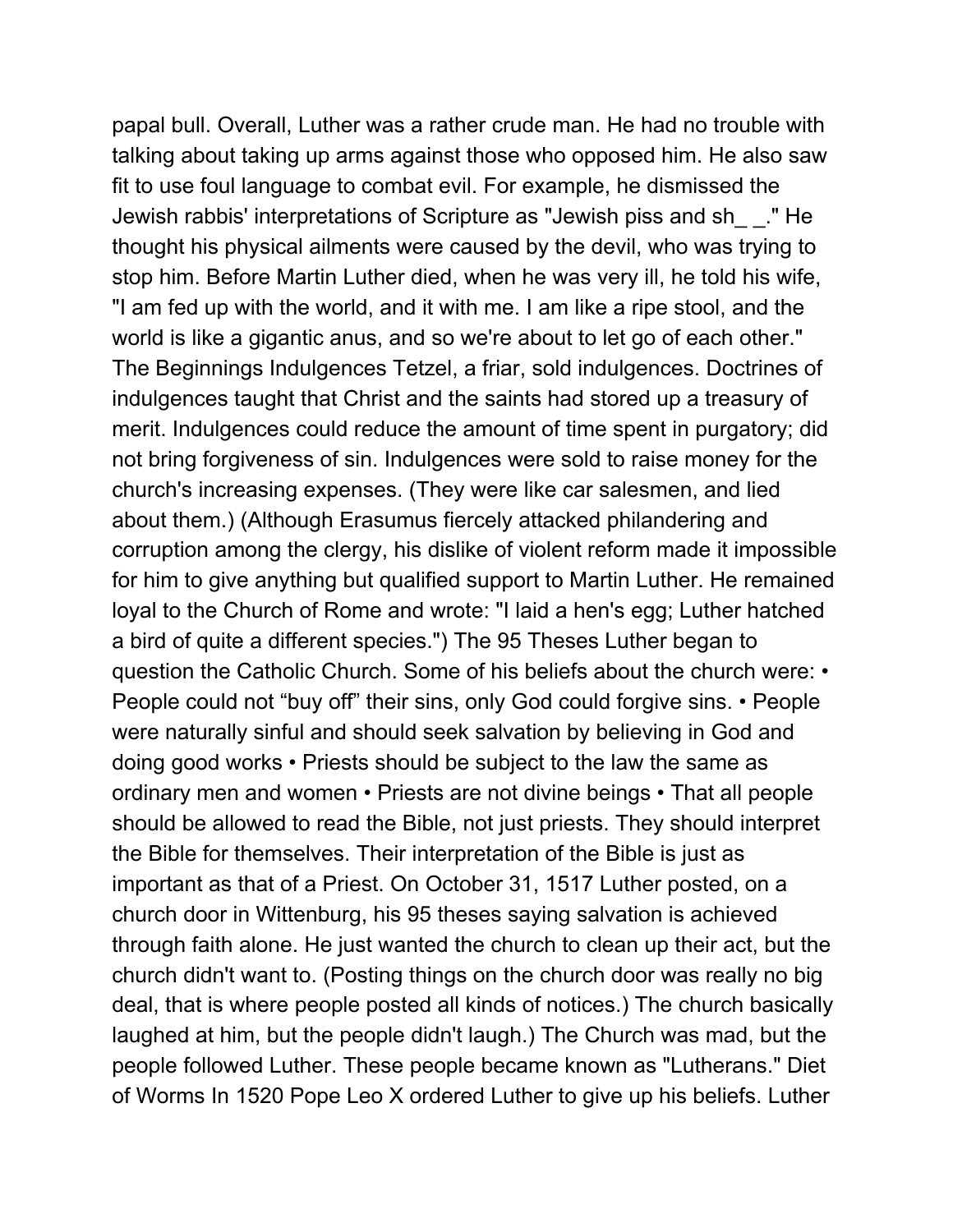burned the order in front of a cheering crowd and was excommunicated by Leo X. In 1521 Charles V, the Holy Roman Emperor, declared Luther an outlaw when he wouldn't give up his views. Martin Luther went into hiding in a castle (castle of Frederick of Saxony, a German Prince) and translated New Testament into German, making it possible for more people to read the Bible. Acceptance of Reforms Some local German churches accepted Luther's ideas. Lutheranism won enormous support and spread throughout Europe because: • People didn't like all their money going to Rome. • They didn't like the Italians controlling all church property. • German princes saw a chance to get church property. In 1529, German Princes issued a formal "protest" against efforts by the Church to suppress the reforms. The reformers came to be known as "Protestants." They broke away from the Catholic Church, thus beginning the Protestant branch of Christianity. A homemade indulgence certificate from Tetzel Friar Tetzel would travel around selling indulgences to people.

1. Who was Martin Luther?

2. What were Martin Luther's religious views?

3. In what way was Martin Luther a "crude" man?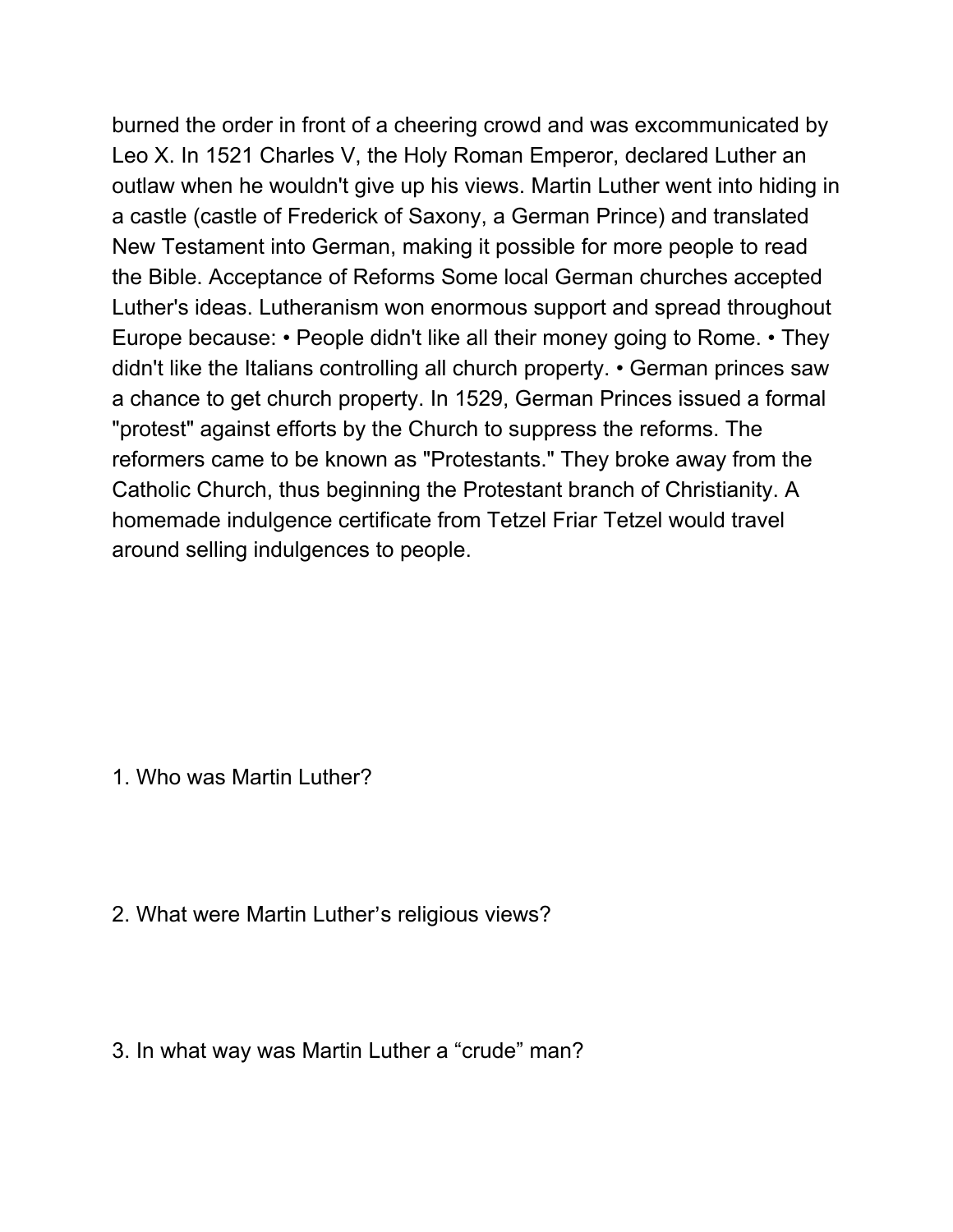4. What were indulgences? Why do you think they became so popular?

5. Which of Martin Luther's disagreements with the Catholic Church do you think were most influenced by the Renaissance idea of humanism? Why?

6. What did Martin Luther do in response to his disagreement? What was the initial reaction?

7. What was the long-term impact of Martin Luther's break from the Catholic Church? What do we see today as a result of his "revolution"?

**8. JOHN CALVIN** was born in Noyon, France in 1509. His mother passed away several years after his birth. He received an education at the Brethren of the Common Life School. Upon completion he went on study for the priesthood. But his father wanted him to study law so he enrolled in the University of Orleans. Over time, Calvin became close friends with Nicholas Cop who was the rector of the University of Paris. When Cop voiced his support of Martin Luther and the reform of the Catholic Church, he and Calvin were forced to flee. During this time, Calvin underwent a conversion, surrendering his life to Jesus Christ. For the next couple years, Calvin was forced to move frequently to escape from authorities who sought his life. In 1536, he published the first edition of his Institutes of Christian Religion. This book, still in circulation, gives a defense of the faith and provides an explanation of what the Reformers believed and still believe today. During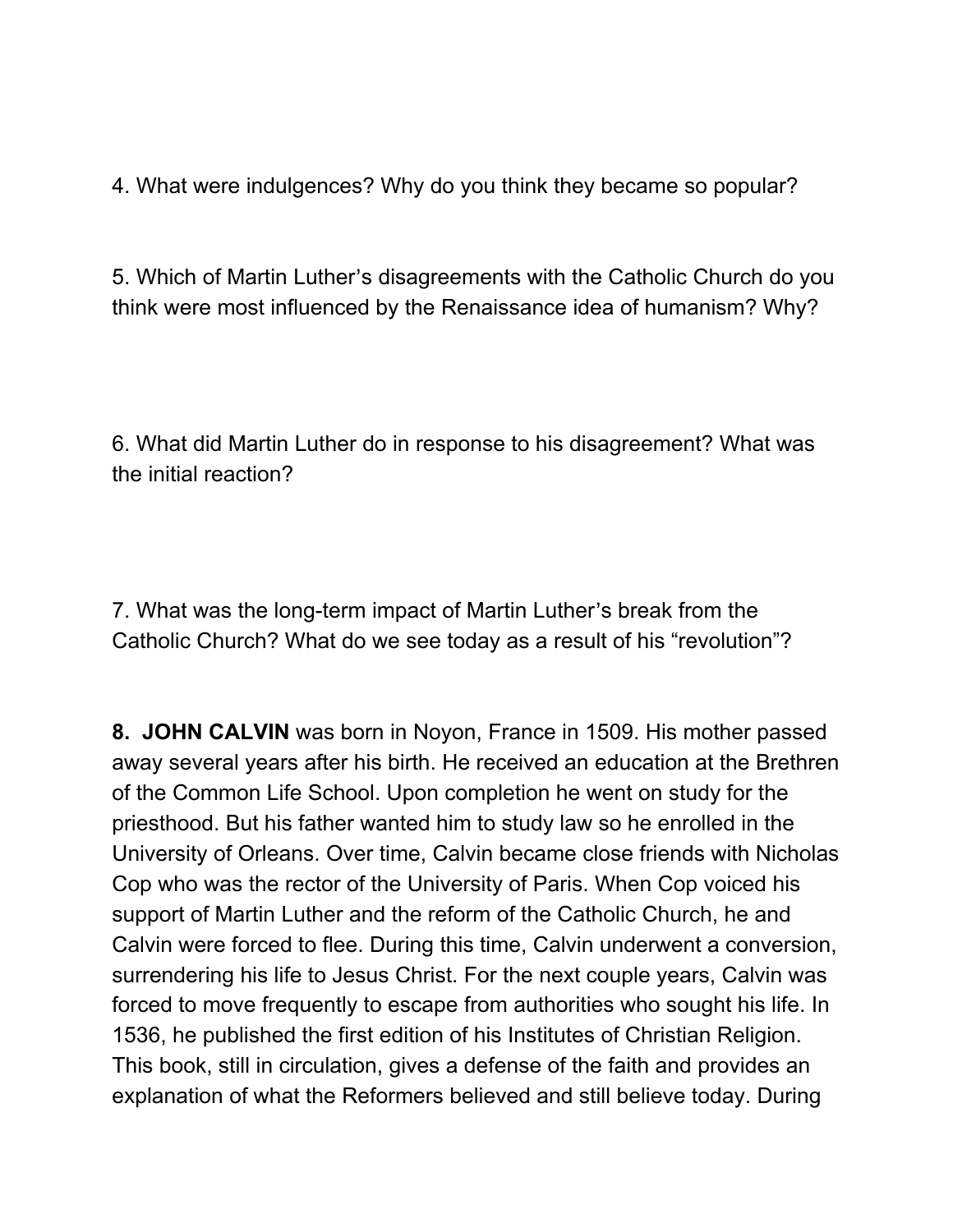the same year, while passing through Geneva, he was asked by William Farel to stay and assist in the Reform. Calvin agreed to do so but two years later, both men were forced to leave the city because of their work. Calvin went on to Strasbourg where he pastured a church. He also met and married his wife, Idelette de Bure there. They had one child who died in infancy. While pasturing, Calvin wrote his Commentary in Romans in 1539. Over the years he would continue to publish commentaries on different books of the Bible. In 1541, Calvin went back to Geneva where he led them again, working to reform both church and city. It is said that during his time in Geneva, Calvin preached over 2,000 sermons. A typical week included two sermons on Sunday (the Sabbath) and three sermons throughout the week. In 1564, Calvin died but his work helped shape the thinking of the Western World as we know it. His reforms were based upon the teachings of the Bible. Calvin believed the Scriptures to be the ultimate authority and thus used it to organize church governance and other social reforms. Today, Calvin's thoughts and beliefs are referred to as Calvinism, which are also known as Reformed Theology.

1. What country was John Calvin born in?

2. What did his father want him to study?

\_\_\_\_\_\_\_\_\_\_\_\_\_\_\_\_\_\_\_\_\_\_\_\_\_\_\_\_\_\_\_\_\_

3. In 1536, Calvin published his first book called

\_\_\_\_\_\_\_\_\_\_\_\_\_\_\_\_\_\_\_\_\_\_\_\_\_\_\_\_\_\_\_\_\_\_\_\_\_\_\_\_\_\_\_

 $\overline{\phantom{a}}$  , and the contribution of the contribution of  $\overline{\phantom{a}}$ 

4. What was the book about?

\_\_\_\_\_\_\_\_\_\_\_\_\_\_\_\_\_\_\_\_\_\_\_\_\_\_\_\_

5. Who asked Calvin to stay in Geneva?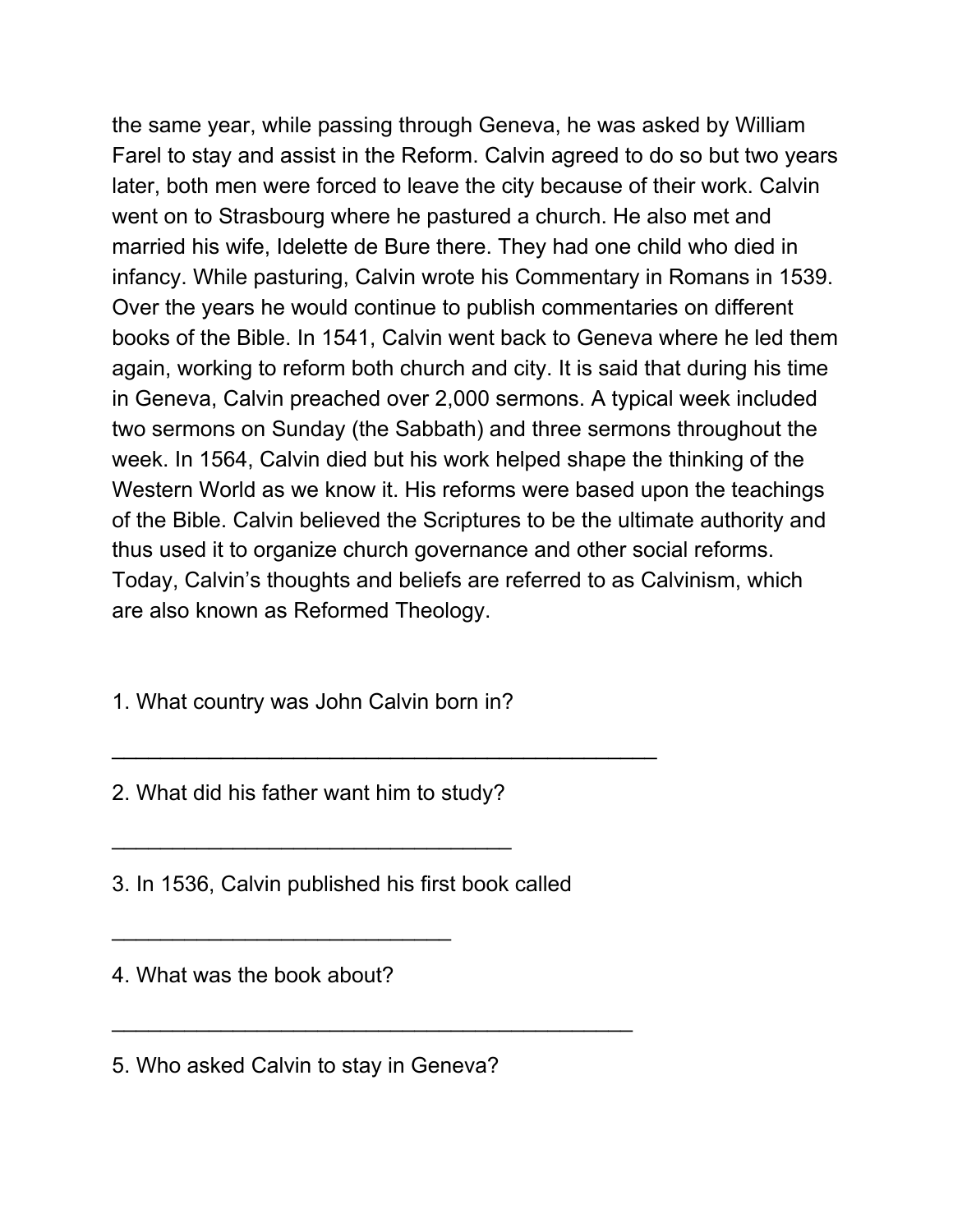6. What city did he become a pastor in?

\_\_\_\_\_\_\_\_\_\_\_\_\_\_\_\_\_\_\_\_\_\_\_\_\_\_\_\_\_\_\_\_\_\_

\_\_\_\_\_\_\_\_\_\_\_\_\_\_\_\_\_\_\_\_\_\_\_\_\_\_\_\_\_\_\_\_\_\_\_

\_\_\_\_\_\_\_\_\_\_\_\_\_\_\_\_\_\_\_\_\_\_\_\_\_\_\_\_\_\_\_\_\_

7. What book in the Bible did Calvin write his first commentary about?

8. Calvin's reforms were based upon what book

9. How was Calvin SIMILAR to Luther?

\_\_\_\_\_\_\_\_\_\_\_\_\_\_\_\_\_\_\_\_\_\_\_\_\_\_\_\_\_\_\_\_\_\_

\_\_\_\_\_\_\_\_\_\_\_\_\_\_\_\_\_\_\_\_\_\_\_\_\_\_\_\_\_\_\_\_\_\_

\_\_\_\_\_\_\_\_\_\_\_\_\_\_\_\_\_\_\_\_\_\_\_\_\_\_\_\_\_\_\_\_\_\_

10. How was Calvin DIFFERENT than Luther?

## **9. The Tudor Monarchs**

**Henry Vll** (r. 1485-1509)

Henry Tudor became King Henry VII of England and Wales after defeating Richard III at the Battle of Bosworth in August 1485. This battle saw the end of the Wars of the Roses which had brought trouble to England.

### **Henry Vlll** (r. 1509-1547)

Henry Vlll is probably the most well known of the Tudor kings. He was a very selfish person and by the end of his life everyone was afraid of him,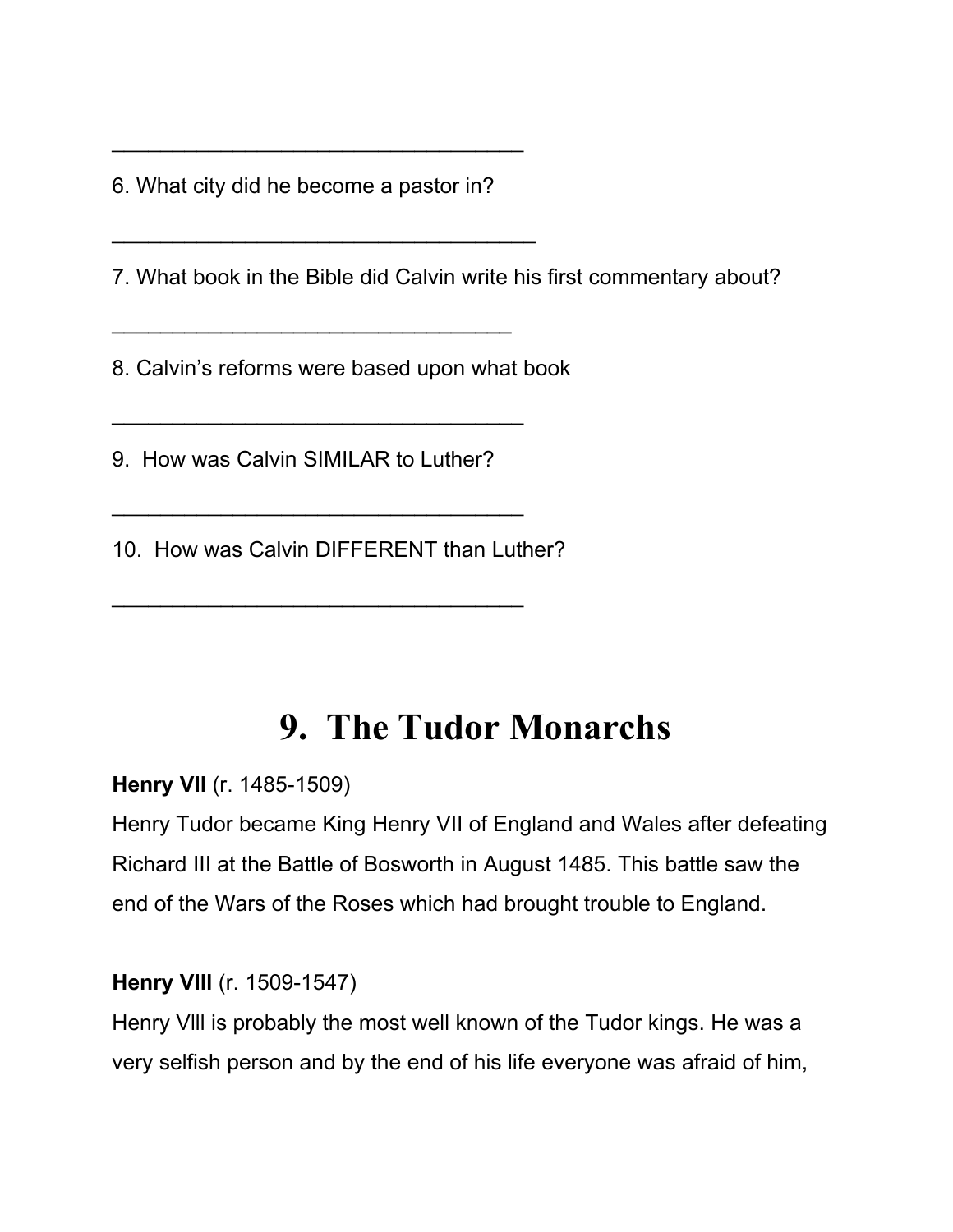mainly because of his ruthless behaviour toward anyone who didn't agree with him.

### **King Edward Vl** (r. 1547-1553)

Edward VI became king at the age of nine upon the death of his father, Henry Vlll. He was known as 'The Boy King'. His mother was Jane Seymour, Henry Vlll's third wife.

Edward was a sickly child. Edward died at the age of 16 in 1553.

### **Lady Jane Grey (r. nine days in 1553)**

Jane's father was Henry Grey and her mother was Lady Frances Brandon, who was the daughter of Henry VIII's sister Mary and the great grand-daughter of Henry VII. Lady Jane Grey ruled for only 9 days before Mary I had her arrested and executed.

### **Queen Mary l** (r. 1553-1558)

Mary I was the daughter of Henry VIII and Catherine of Aragon and was a committed Catholic. When she came to the throne she promised to return England to Rome and Catholicism.

### *Why is Mary l called Bloody Mary?*

She is known as Bloody Mary because of the numbers of people who were executed for being Protestants. Mary burned nearly three hundred Protestants at the stake when they refused to give up their religion.

### **Queen Elizabeth I** (r. 1558-1603)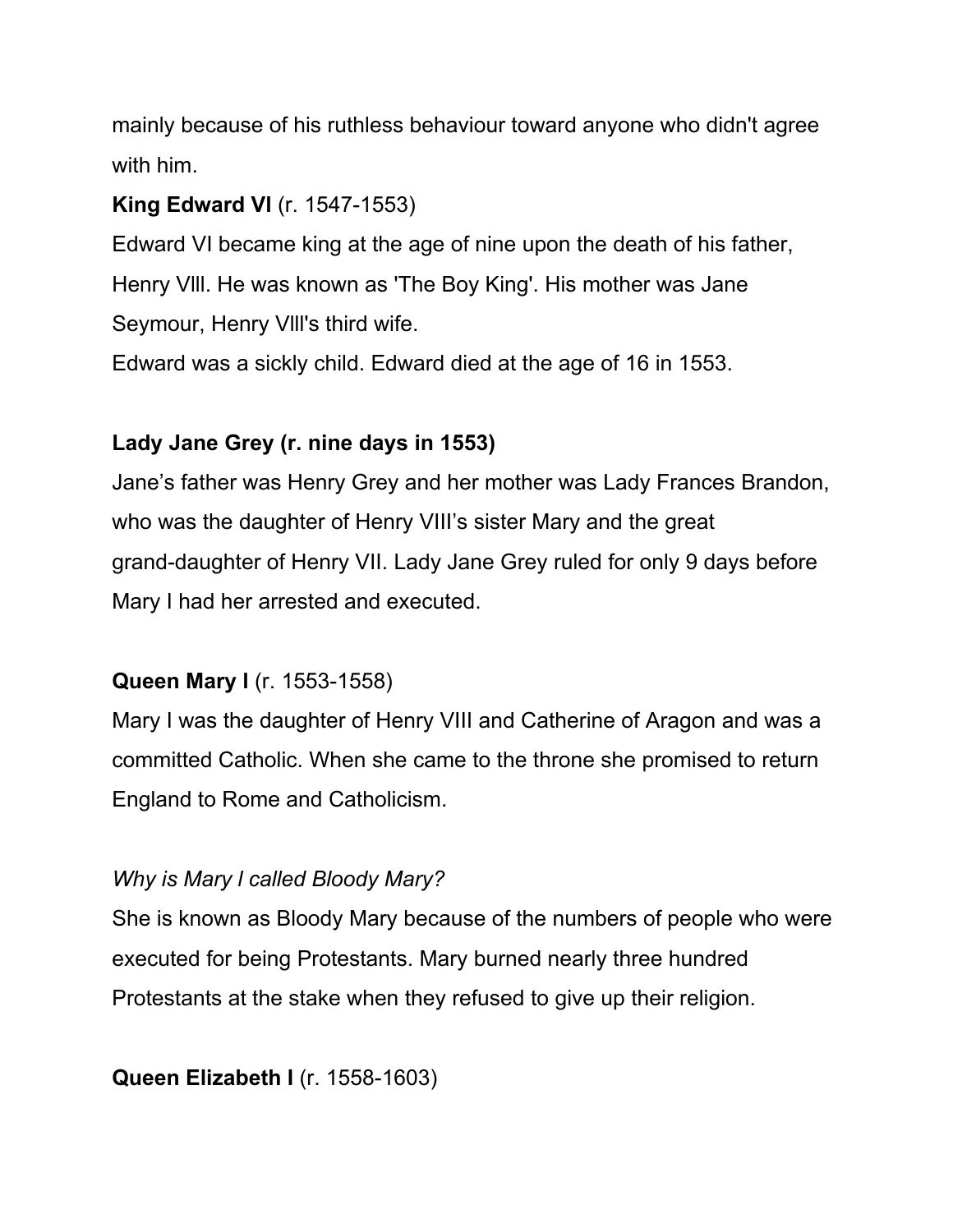Elizabeth I - the last Tudor monarch - was born at Greenwich on 7 September 1533, the daughter of Henry VIII and his second wife, Anne Boleyn.

When Elizabeth came to the throne, she was 25. She became queen on her half-sister's death in November 1558. Elizabeth was the daughter of Henry VIII and Anne Boleyn and was very well-educated (fluent in six languages).

#### **Questions**

- 1.What was Mary I also known as? Why?
- 2.What did Mary I promise to do when she became Queen?
- 3.Which of the Tudor monarchs do you like best? Give your reasons.
- 4.What was Edward VI also known as? Why?

5.Which Tudor monarch spoke six languages? Why do you think it would have been useful?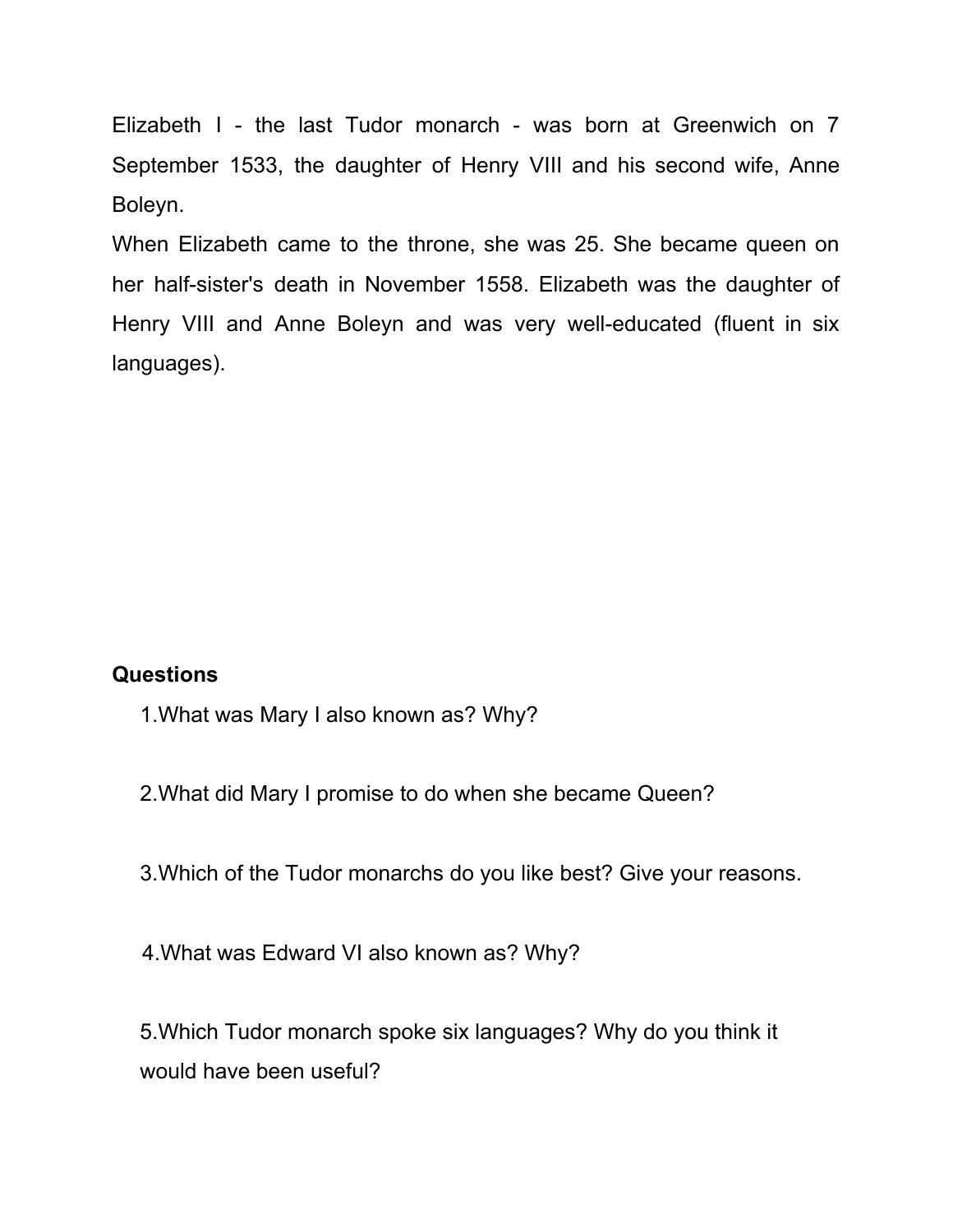6.Choose a Tudor monarch and write six questions you'd like to ask them. Then explain the reasons why you wanted to ask these questions.

**10. ELIZABETH I** was the queen of England from 1533 until 1603. Elizabeth ruled very differently from other kings and queens before her. She asked experts for advice instead of making decisions by herself. She was also more **tolerant** of religious differences instead of attacking people with different faiths. While most kings and queens usually married and had children at a young age, Elizabeth did not marry nor have children during her life although she did have romantic relationships.

In Ireland, there was a rebellion against England mostly because of religious differences. Elizabeth used her armies in an attempt to stop *it*. Most historians agree that her fight against the rebelling Irish was very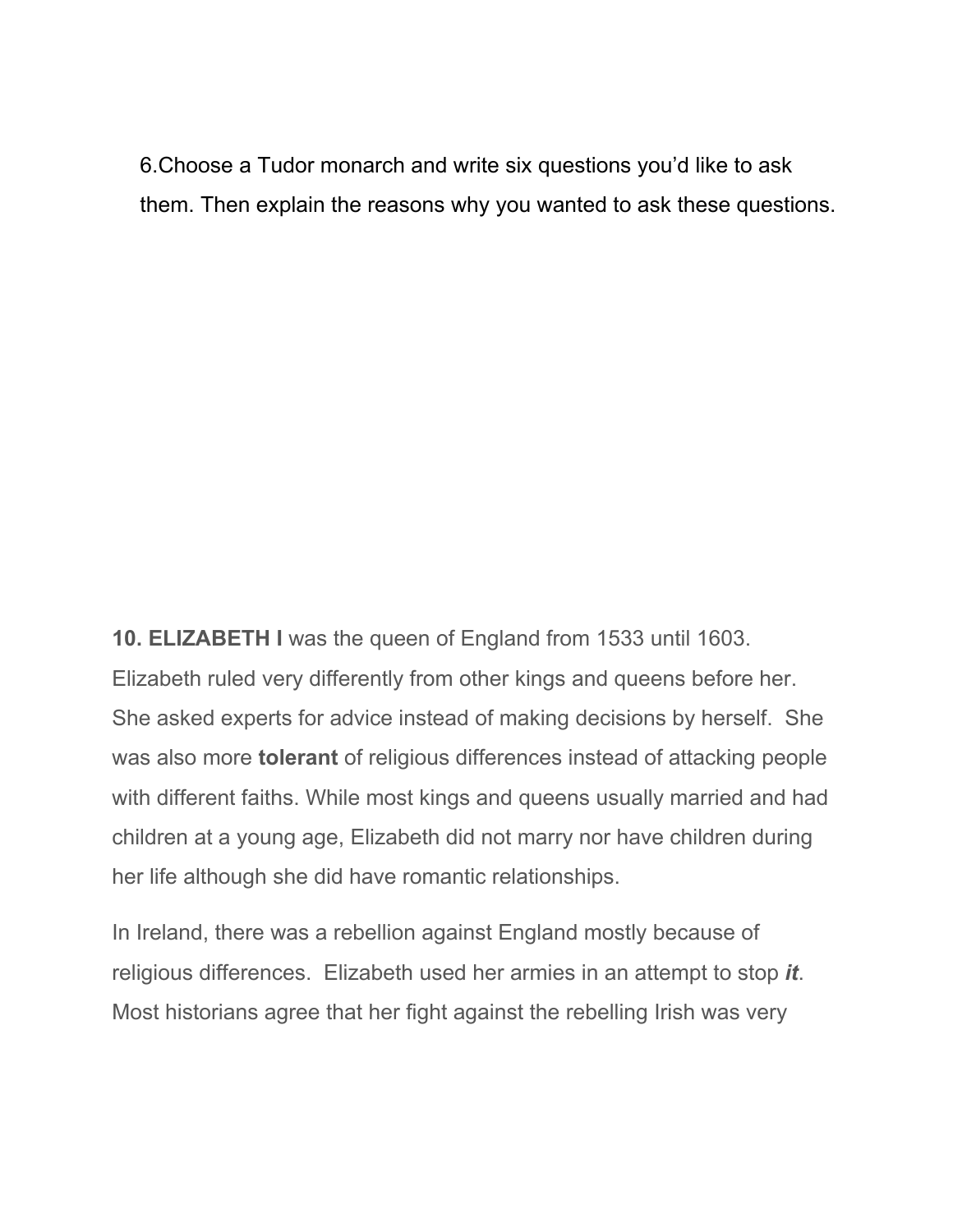brutal and many thousands of them died. Most of the Irish rebellions were stopped but some fighting continued even after Elizabeth's death in 1603.

Philip II, the king of Spain was growing more confident after his armies won a series of battles against England in other parts of the world. He **eventually** decided to attack England itself. In 1588, the Spanish armada set sail for England. Greatly outnumbered by the Spanish ships, it seemed all hope was lost for England. The English navy attempted a desperate tactic by setting eight of its own ships on fire and sailing them towards the Spanish armada. The Spanish captains panicked at the sight of the fiery ships and **retreated**.

Elizabethan England had many problems. The price of food was very high due to **inadequate** crops. The war versus Spain and in Ireland and Scotland cost a very large amount of money. Instead of asking the government for more money, she gave land to the very rich and gave *them* too much control over business. Historians disagree about whether Elizabeth was a good leader but most people agree that she was very interesting and made some very important decisions as a ruler.

- 1. According to the article, how was Elizabeth different to previous kings and queens?
	- a. she didn't get married or have any romantic relationships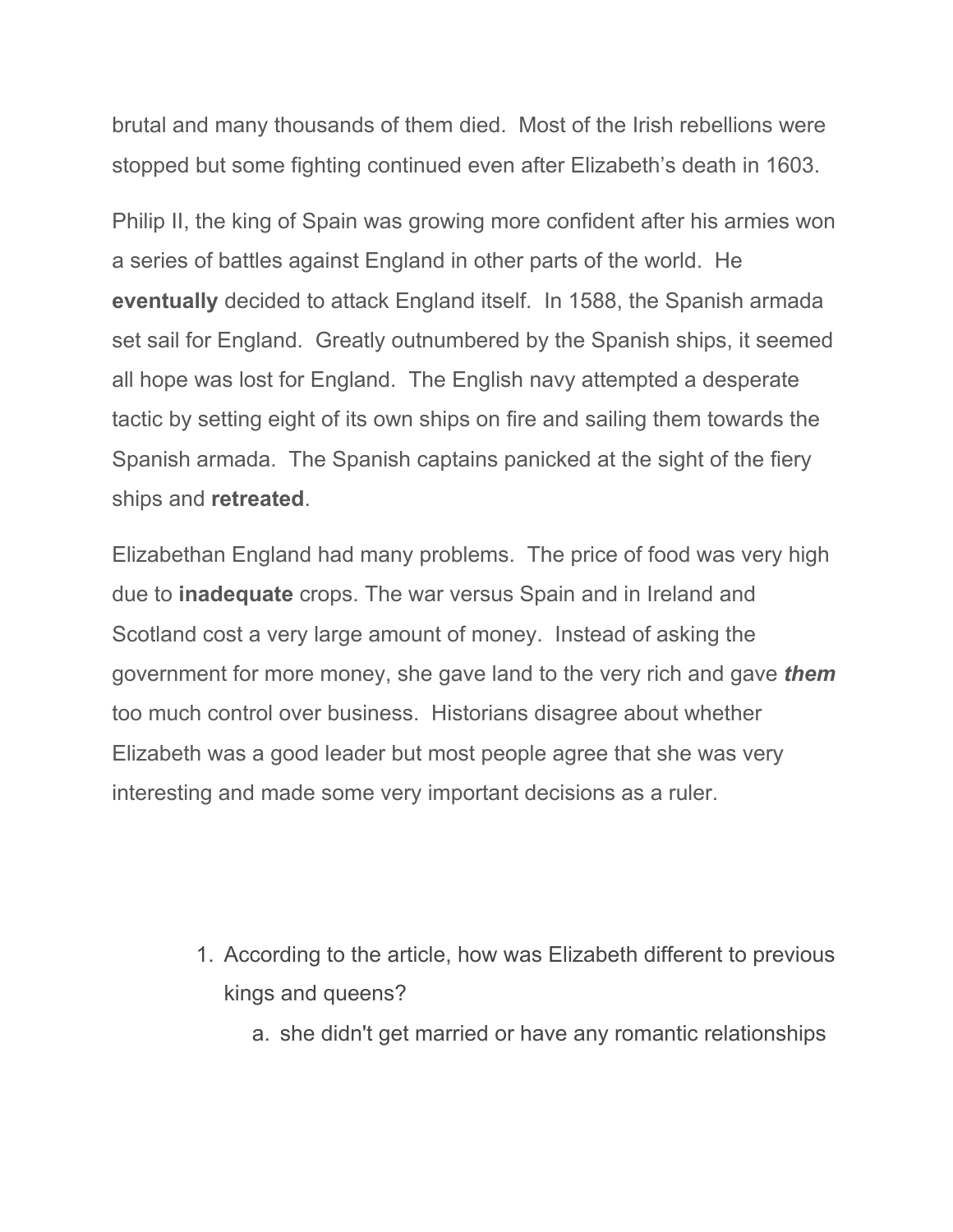- b. she listened to recommendations from others and was more open-minded
- c. she listened to recommendations from others and made her own decisions
- d. she didn't mind showing her disapproval of people with different faiths
- 2. The word 'tolerant' in paragraph 1 is closest in meaning to:
	- a. direct
	- b. punishing
	- c. accepting
	- d. Aggressive
- 3. Paragraph 1 is about:
	- a. why Elizabeth was tolerant of other religions
	- b. how Elizabeth was different from other leaders
	- c. why Elizabeth did not ask other people for help
	- d. the mystery of why Elizabeth never got married
- 4, The word 'it' in paragraph 2 refers to:
	- a. rebellion
	- b. England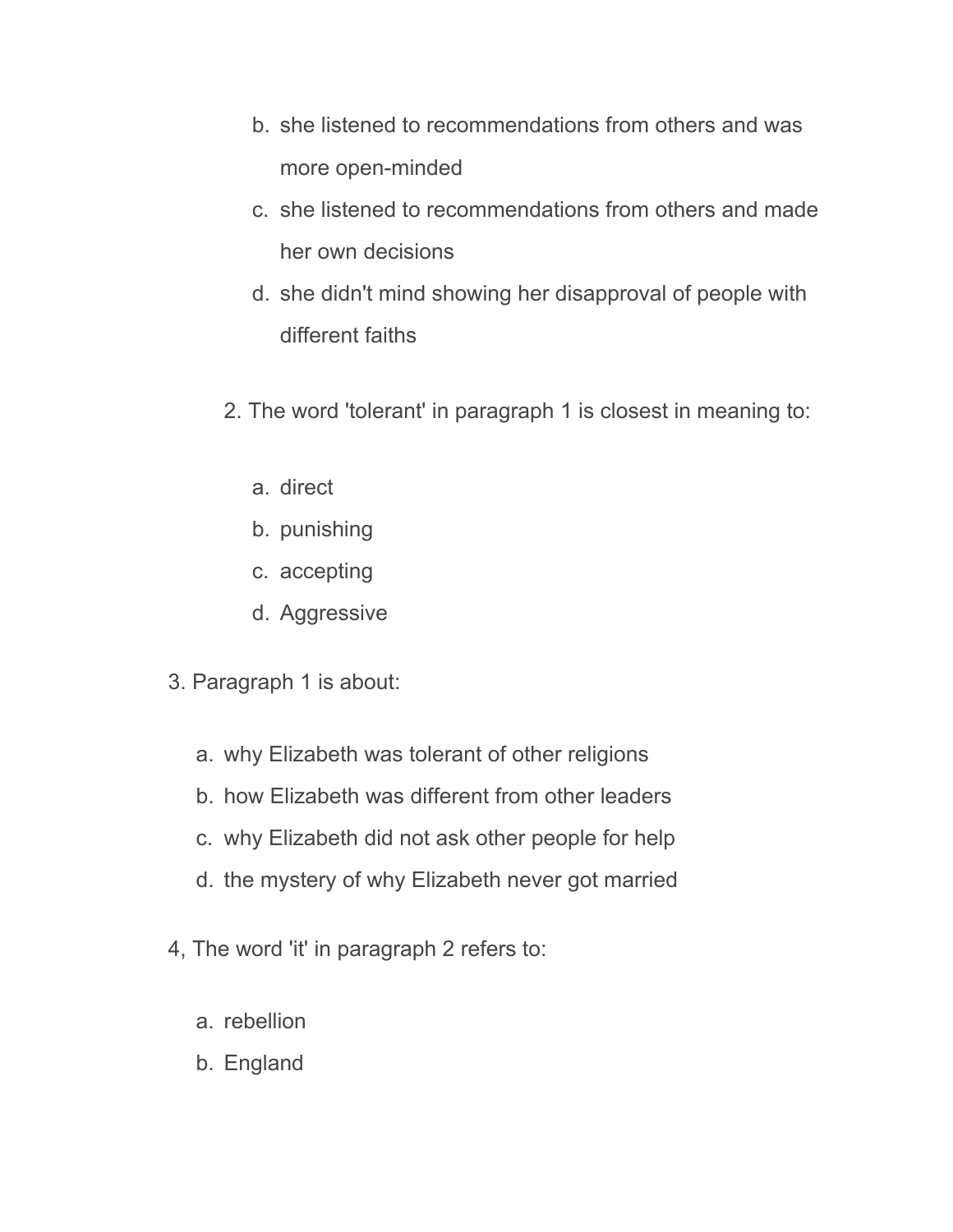- c. religion
- d. Ireland
- 5. Paragraph 2 is about:
	- a. The Irish potato famine
	- b. Elizabeth's war against rebellions in Ireland
	- c. The brutality of modern warfare
	- d. Queen Elizabeth's death in 1603 and its effects in Ireland

6. According to the article, why did King Phillip II decide to attack England in 1588?

- a. He did not think that it was good for England to have a female leader
- b. England had set his armada on fire and he was very angry with **Elizabeth**
- c. He gained courage after Spain was victorious fighting England elsewhere
- d. He had previously lost a series of battles against Queen **Elizabeth**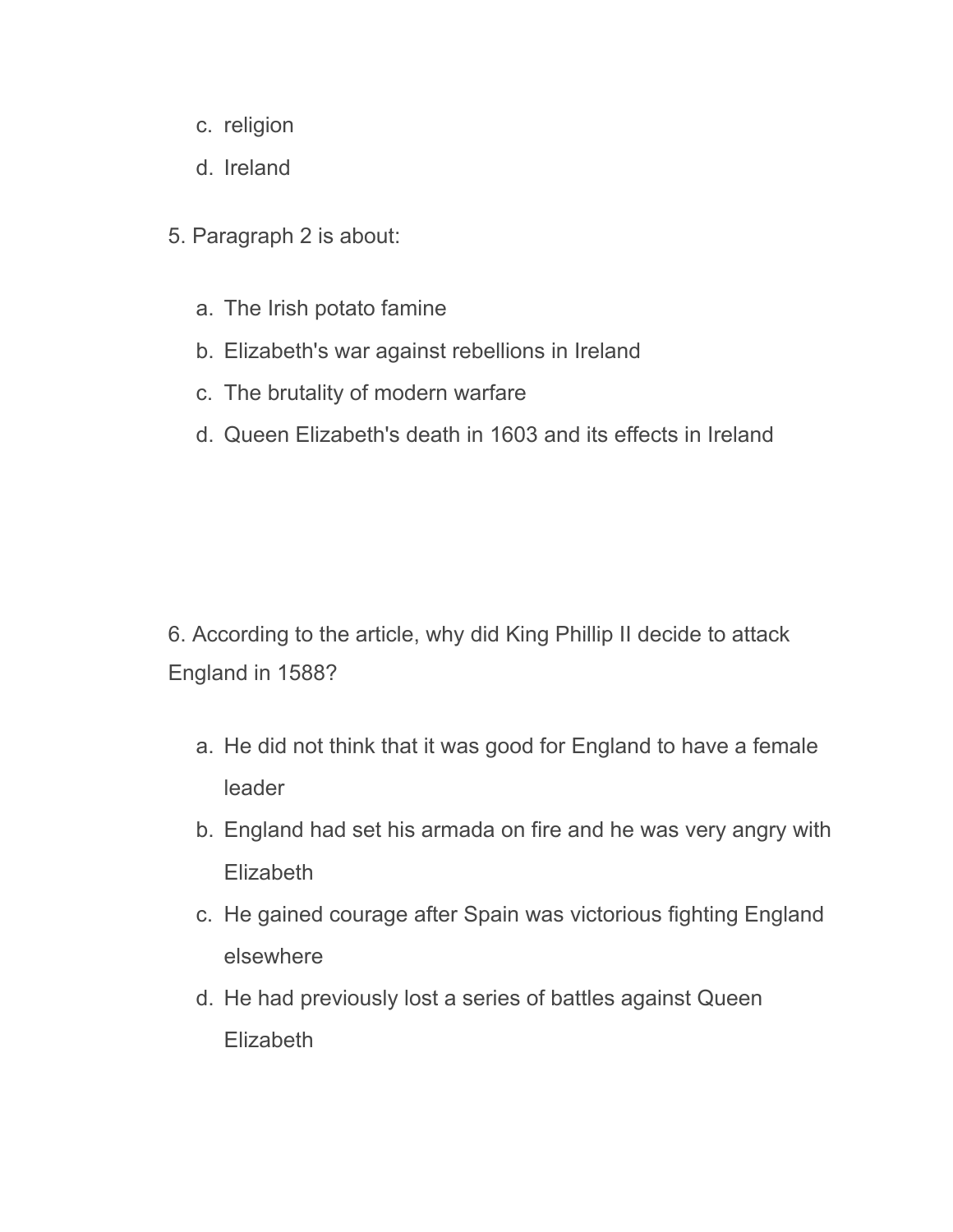- 7. The word 'eventually' in paragraph 3 is closest in meaning to:
	- a. typically
	- b. essentially
	- c. virtually
	- d. Subsequently
- 8. The word 'retreated' in paragraph 3 is closest in meaning to:
	- a. drew back c. drew up b. drew on d. drew out

- 9. According to the article, when did the Spanish armada sail for England?
	- a. 1533 b. 1588 c. 1603 d. 1633
- 10. The word 'inadequate' in paragraph 4 is closest in meaning to:
	- a. Insufficient b. Incapable c. incomplete d. satisfactory
- 11. The word 'them' in paragraph 4 refers to: